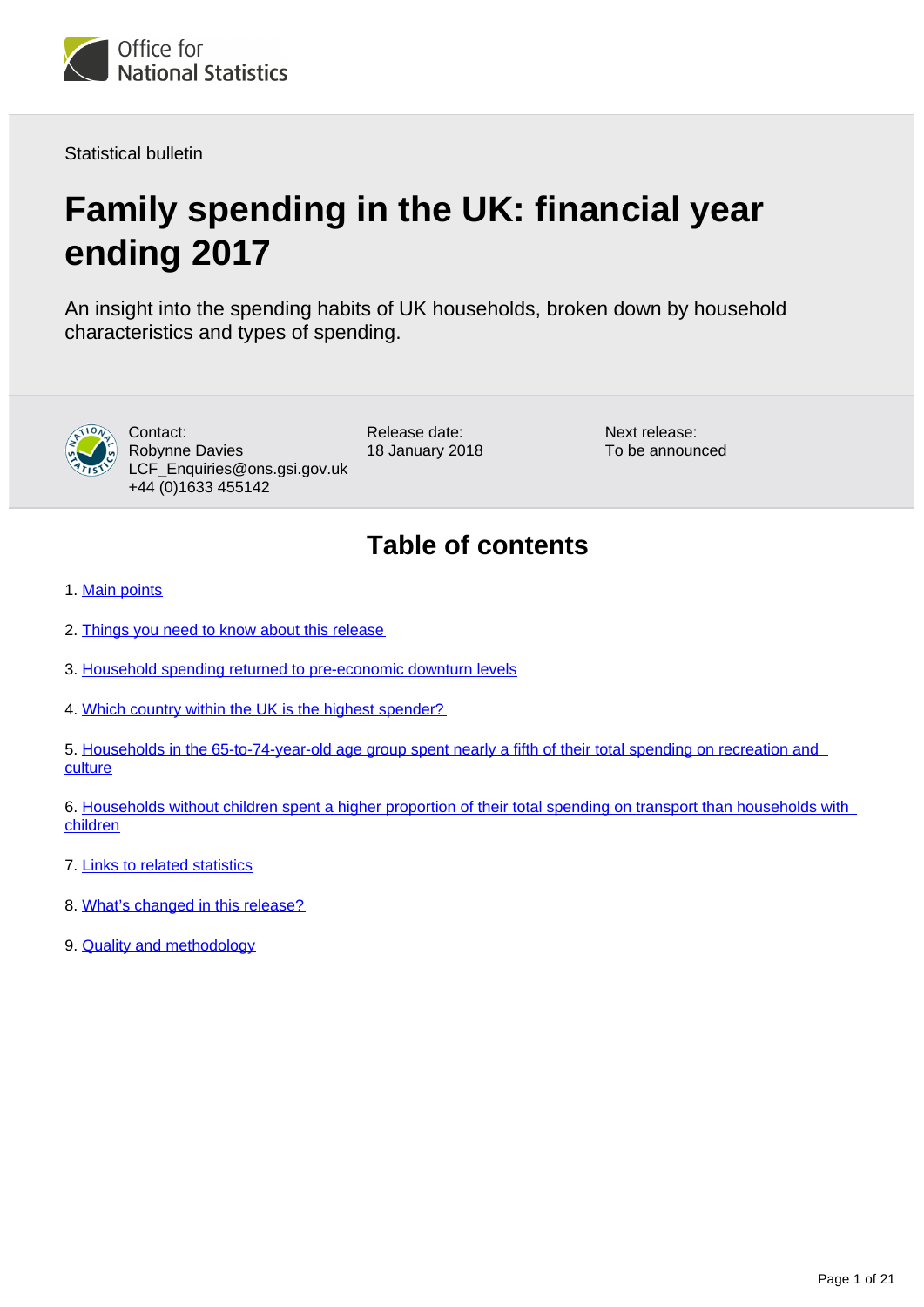# <span id="page-1-0"></span>**1 . Main points**

- Average weekly household spending rose to £554.20 in the financial year ending 2017; in real terms, this was a return to pre-economic downturn levels.
- $\bullet$  Households spent an average of £79.70 a week on transport, an increase of £5.40 in real terms when compared with the previous year; this makes transport the top spending category.
- When comparing between English regions and UK constituent countries, average weekly household spending differed by more than £200.
- Households in the 65-to-74-year-old age group spent nearly a fifth of their total spending on recreation and culture.
- Households without children spent a higher proportion of their total spending on transport than households with children.
- Average weekly spending of a 15-year-old was more than three times that of a 7-year-old.
- We are celebrating 60 years of Family Spending thank you to the 375,000 households that have taken part in the Living Costs and Food Survey and its predecessors since 1957.

## <span id="page-1-1"></span>**2 . Things you need to know about this release**

Figures in this bulletin are averaged across all UK households, unless stated otherwise. All spending estimates are rounded to the nearest £0.10.

This bulletin uses the mean when referring to averages unless stated otherwise. Therefore, total average weekly household expenditure is equal to the total weekly expenditure of households divided by the number of households.

Results presented in this bulletin cover the financial year ending (FYE) 2017; that is, April 2016 to March 2017. It therefore contains data for time periods before and after the polling day for the EU referendum.

Spending is presented using classification of individual consumption by purpose (COICOP) categories, unless otherwise stated. COICOP is an internationally recognised classification system consistent with that used by UK National Accounts. It does not include all types of payments; for example, capital mortgage repayments are excluded. Sections 4 and 5 of this bulletin reference housing costs outside the COICOP classification system; this is to give a more complete view of this topic area. Estimates for the 60 years time series analysis do not use the COICOP classification system to compare over this longer time series. Further information on COICOP can be found on the [United Nations Statistics Division website](http://unstats.un.org/unsd/cr/registry/regct.asp?Lg=1).

This bulletin compares spending over time in two different ways, where figures either are or are not adjusted for inflation. Where figures are not adjusted for inflation, differences in spending could be because of differences in price level between the years. When comparing spending that has been adjusted for inflation, differences in price between years are not the cause for differences in spending, as this has already been considered. Where possible, we adjust for inflation when comparing levels of spending over time. We refer to these as deflated estimates. However, for more detailed expenditure items this is not possible and we therefore compare unadjusted figures. Please see the [Quality and methodology section](https://www.ons.gov.ukpeoplepopulationandcommunity/personalandhouseholdfinances/expenditure/bulletins/familyspendingintheuk/financialyearending2017#quality-and-methodology) for more information on comparisons over time.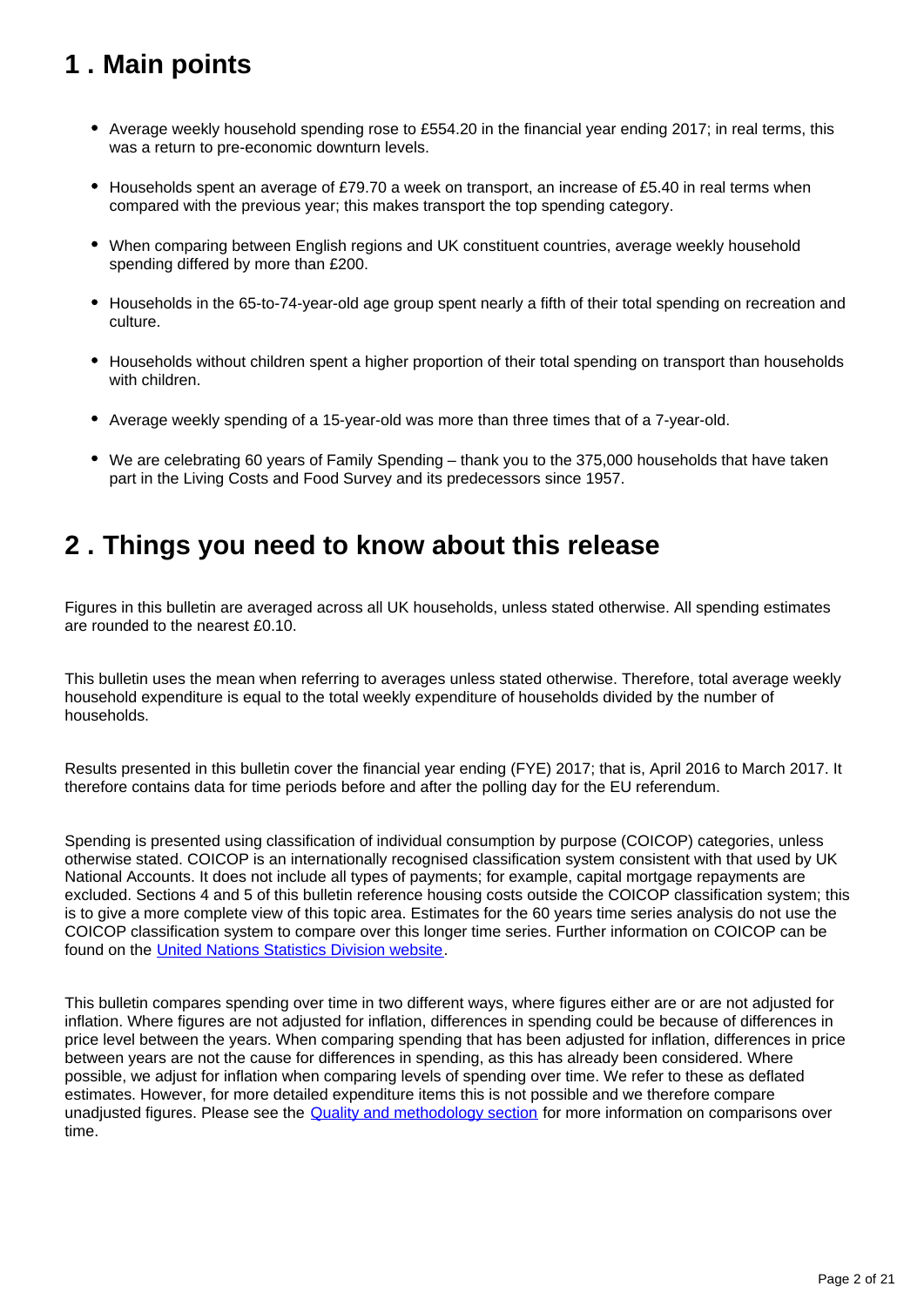Statistical significance testing indicates the probability we are confident that the difference between the estimates we are comparing did not occur by chance. Any change that has been described as "highly significant" is significant at the 99% level. This means that the probability that the difference occurred by chance is very low (1 in 100 or lower). Any change that has been described as "significant" is significant at the 95% level. This means that the probability that the difference occurred by chance is low (1 in 20 or lower).

This bulletin considers expenditure by UK constituent country and English region. We combine three years of data when presenting spending broken down by country and region to improve the robustness of results; these averages do not use deflated data.

This bulletin considers household expenditure by age group. The age of a household refers to the age of the person who is legally responsible for the household, known as the household reference person (HRP). Where there is more than one person who is legally responsible in the household, the HRP is the person with the highest income. If there is more than one person with the same income, the eldest member of the household becomes the HRP.

This article discusses median expenditure in addition to income decile and quintile groups. The median of a distribution divides it into two equal parts, so that half the households in a distribution of household expenditure will have higher expenditure than the median, and the other half will have lower expenditure than the median. Similarly, income quintiles and deciles divide the household income distribution into 5 and 10 equal parts respectively.

We use equivalised disposable income decile and quintile groups when looking at expenditure and income together. Disposable income is defined as gross weekly cash income less the statutory deductions and payments of Income Tax and National Insurance contributions. It is used alongside expenditure as it is the amount households have available to spend or save. Equivalisation takes into account that households with many members are likely to need a higher income to achieve the same standard of living as households with fewer members. Please see the Quality and methodology section for more information on equivalisation.

Family Spending has been designated by the **UK Statistics Authority** as National Statistics, in accordance with the [Statistics and Registration Service Act 2007](https://www.statisticsauthority.gov.uk/about-the-authority/uk-statistical-system/legislation/key-legislative-documents/) and signifying compliance with the Code of Practice for Official [Statistics](https://www.statisticsauthority.gov.uk/monitoring-and-assessment/code-of-practice/).

# <span id="page-2-0"></span>**3 . Household spending returned to pre-economic downturn levels**

Total average weekly household spending rose to £554.20 in the financial year ending (FYE) 2017. After adjusting for inflation, household spending has not been this high since the FYE 2006. It is also a rise of £21.20 in real terms when compared with the previous year. Figure 1 shows that household spending has exceeded preeconomic downturn levels for the first time.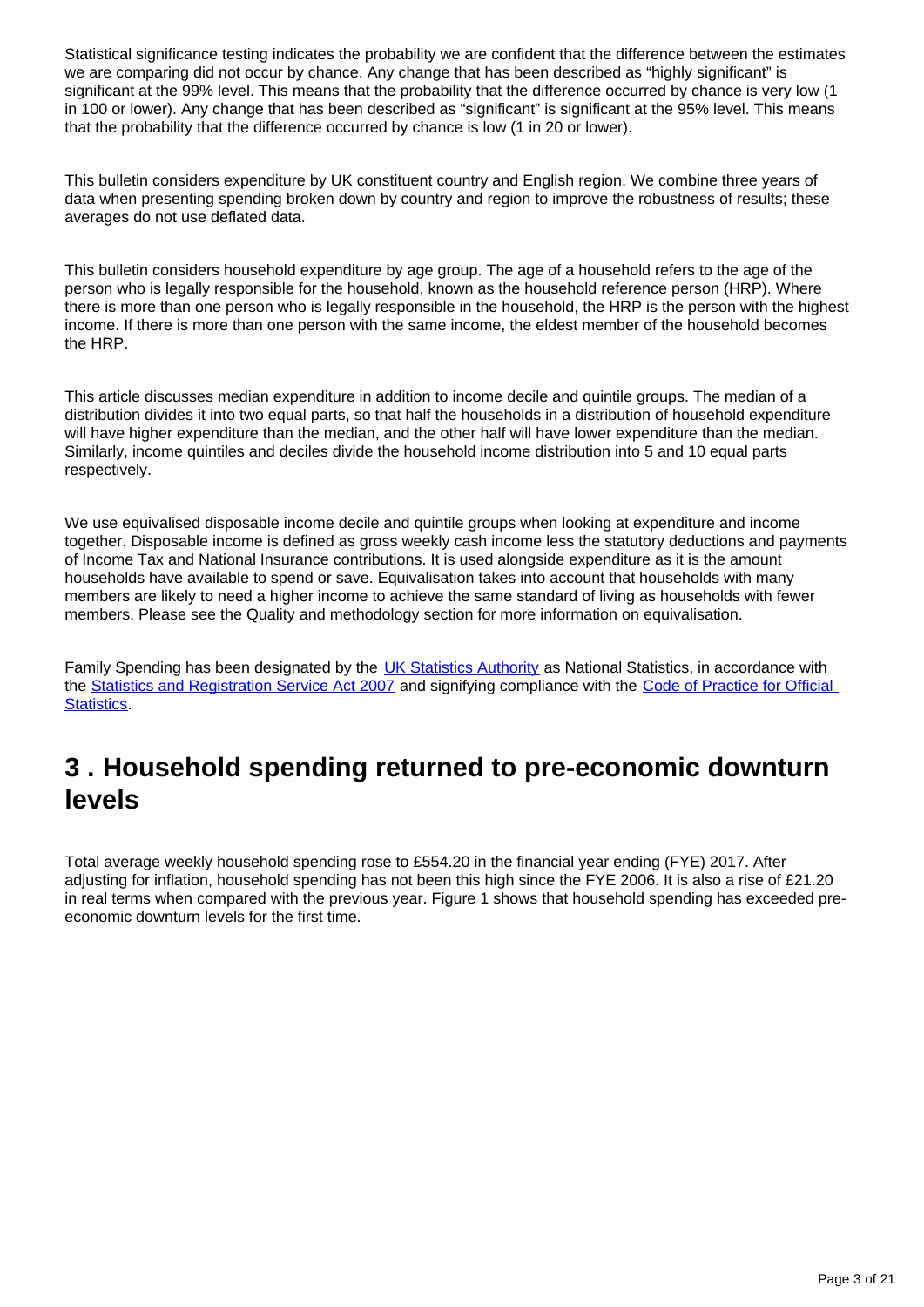### **Figure 1: Total household expenditure at financial year ending 2017 prices**

**UK, financial year ending 2002 to financial year ending 2017**

## Figure 1: Total household expenditure at financial year ending 2017 prices

UK, financial year ending 2002 to financial year ending 2017



#### **Source: Office for National Statistics**

#### **Notes:**

1. Figures have been deflated to financial year ending 2017 prices using deflators specific to the classification of individual consumption by purpose (COICOP) category.

By looking at headline economic indicators, we can put the latest household spending estimates into a wider context. [Inflation](https://www.ons.gov.uk/economy/inflationandpriceindices/bulletins/consumerpriceinflation/november2017), as measured by the Consumer Prices Index including owner occupiers' housing costs (CPIH), grew from 0.7% in April 2016 to 2.3% in March 2017, the highest level of inflation seen since September 2013. The Consumer Prices Index (CPI) also measured 2.3% in March 2017. Inflation measures the change in prices of goods and services bought by households. Rising levels of inflation can encourage households to bring forward certain purchases; this in turn boosts economic growth. This could be one of the reasons behind higher levels of spending in FYE 2017.

[Gross domestic product](https://www.ons.gov.uk/economy/grossdomesticproductgdp/bulletins/quarterlynationalaccounts/aprtojun2017) (GDP), a headline measure of how well the economy is performing, grew steadily for all quarters in FYE 2017. Quarter 1 (Jan to Mar) 2017 was the 17th consecutive quarter of growth, continuing the UK' s period of growth since Quarter 1 2013. [Employment also continued to grow](https://www.ons.gov.uk/employmentandlabourmarket/peopleinwork/employmentandemployeetypes/bulletins/uklabourmarket/december2017) during this period. The employment rate reached 74.8% in Quarter 1 2017; the highest rate since records began at that time. The higher the number of people and households there are in work, the more households there are receiving a regular wage; this could be another factor that influenced higher levels of spending in this time period.

For FYE 2017, after taking account of inflation and changes in household structures over time, median disposable [income](https://www.ons.gov.uk/peoplepopulationandcommunity/personalandhouseholdfinances/incomeandwealth/bulletins/householddisposableincomeandinequality/previousReleases) increased by £600 (or 2.3%) when compared with the previous year. This shows that households had more money to spend when compared with the previous year.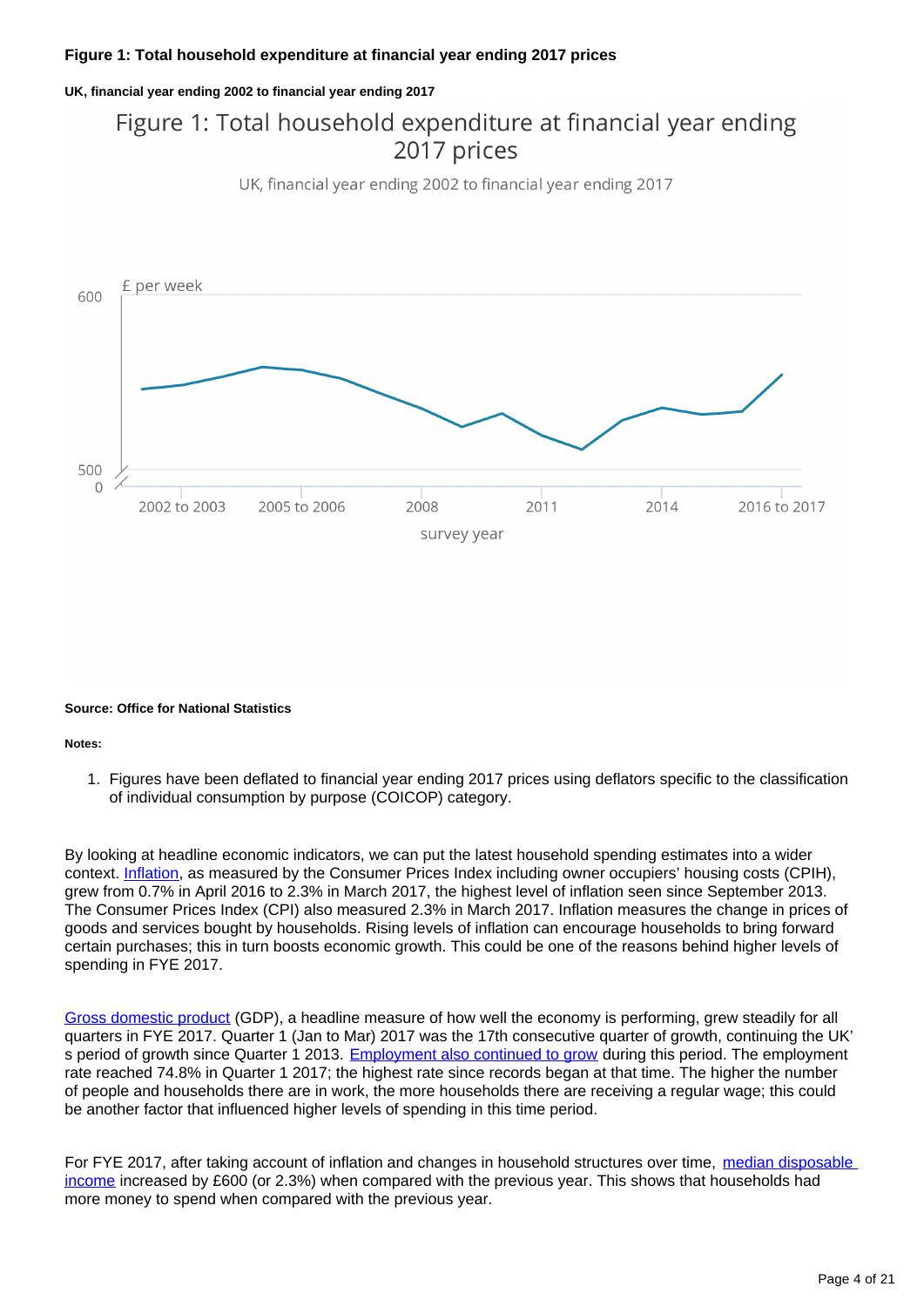Alongside these main economic indicators, there are other indicators we can consider to help build a wider picture of the economy. In 2016, the [households' savings ratio](https://www.ons.gov.uk/economy/grossdomesticproductgdp/compendium/unitedkingdomnationalaccountsthebluebook/2017/uknationalaccountsthebluebook2017) fell to 7%, the lowest seen since 2006. This shows that households chose not to save their money during this time period, which could be attributed to the low base [interest](http://www.bankofengland.co.uk/boeapps/iadb/Repo.asp) rate of 0.25% introduced in August 2016. A low interest rate is a disincentive to save but it is an incentive to spend. In particular, it can encourage households to buy more goods and services [on credit](https://www.ons.gov.uk/economy/nationalaccounts/uksectoraccounts/bulletins/quarterlysectoraccounts/julytoseptember2017), as well as taking out loans, which would influence higher levels of household spending.

### **Household expenditure by category**

After adjusting for inflation, the majority of estimates for classification of individual consumption by purpose (COICOP) categories increased in FYE 2017 when compared with FYE 2016. Expenditure on food and nonalcoholic drinks, transport, communication, and restaurants and hotels saw highly significant increases; whilst spending on clothing and footwear, household goods and services, and recreation and culture also saw significant increases. This suggests that the increase in spending at the overall level was driven by a general rise across nearly all goods and services. Figure 2 shows the deflated time series for each COICOP category.

Transport was the highest spending category in FYE 2017. On average, households spent £79.70 a week on this category. This was a highly significant increase of £5.40 when compared with the previous year after figures are adjusted for inflation. Transport includes the sub-categories:

- purchase of vehicles
- the cost of running a vehicle
- transport services (such as public transport and air fares)

All of these sub-categories increased when compared with the previous year (figures not adjusted for inflation), with the highest increase seen in the purchase of vehicles. Purchase of new vehicles expenditure increased by £1.80 when compared with the previous year, whilst spending on the purchase of second-hand vehicles increased by £3.10, figures not adjusted for inflation. As reported by the Society of Motor Manufacturers, 2016 was a record year for both [new car purchases](https://www.smmt.co.uk/2017/01/uk-new-car-market-achieves-record-2-69-million-registrations-in-2016-with-fifth-year-of-growth) and [second-hand car purchases](https://www.smmt.co.uk/2017/05/used-car-sales-q1-2017) alike. As shown in [Table A45](https://www.ons.gov.uk/peoplepopulationandcommunity/personalandhouseholdfinances/expenditure/datasets/percentageofhouseholdswithdurablegoodsuktablea45), the percentage of households that own a car or van has increased by 3 percentage points over the last three years to reach 79% in FYE 2017. Figure 3 shows how car and van ownership has increased since 1970.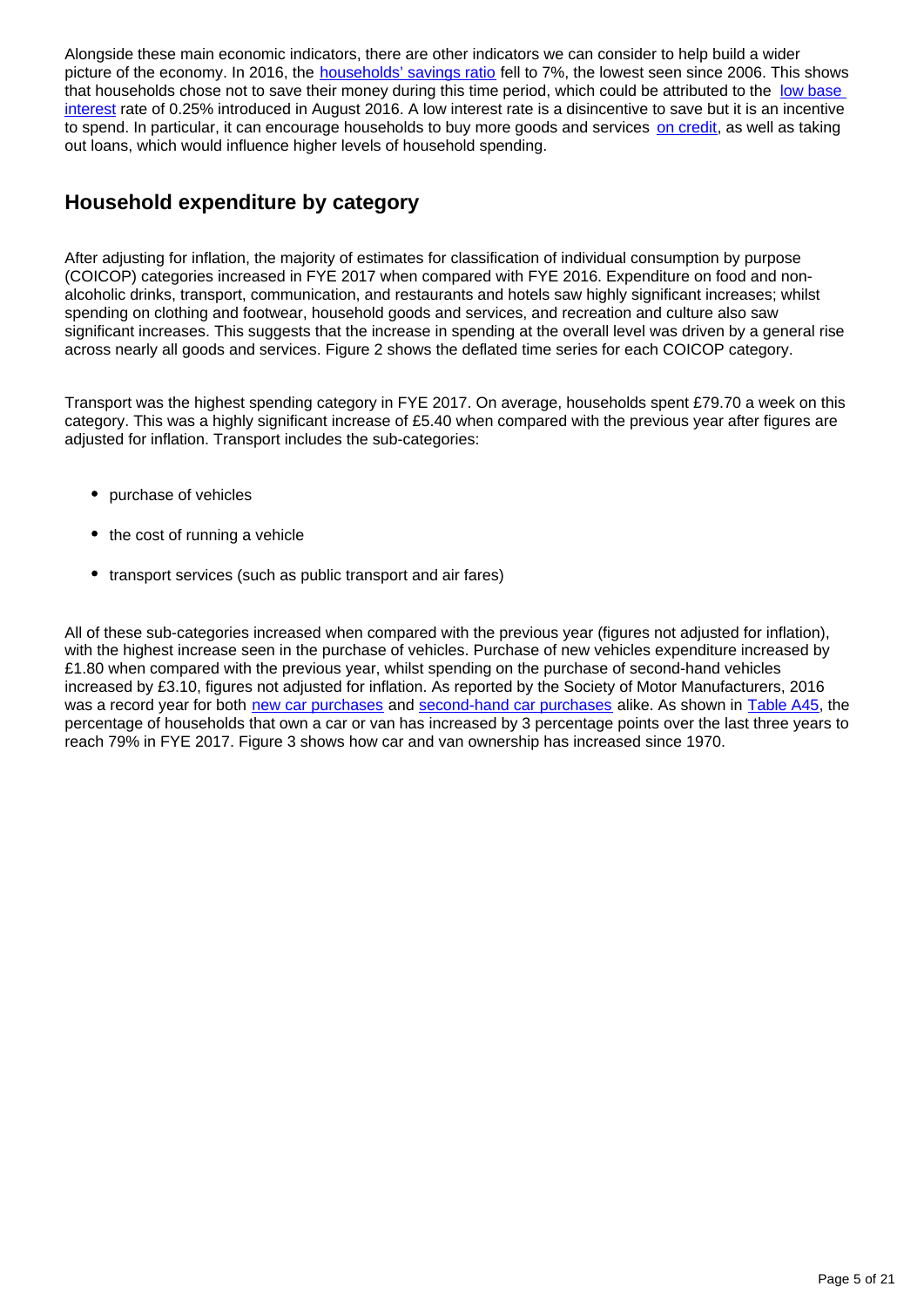### **UK, 1970 to financial year ending 2017**

## Figure 3: Ownership of cars and vans

UK, 1970 to financial year ending 2017



#### **Source: Office for National Statistics**

#### **Notes:**

1. Estimates are only available at 5-year intervals between 1970 and the financial year ending 1995.

We have seen an increase in spending on cars bought outright and cars bought on a hire loan purchase scheme, commonly referred to as Personal Contract Purchases (PCPs). The popularity of these schemes has also been [observed by economists of the Bank of England.](https://bankunderground.co.uk/2016/08/05/car-finance-is-the-industry-speeding/) We see that expenditure on hire loan purchase agreements has particularly increased for second-hand cars, which increased from £4.40 on average per week to £6.50 when compared with the previous year (figures not adjusted for inflation).

Recreation and culture was the second highest spending category for the first time, where households spent an average of £73.50 a week on goods and services that fell into this category. This was a significant increase of £5.00 when compared with FYE 2016 estimates, after figures have been adjusted for inflation. The increase seen in FYE 2017 was largely driven by an increase in spending on package holidays abroad. Households spent an average of £25.50 a week on package holidays abroad, an increase of £4.70 when compared with FYE 2016 estimates (figures not adjusted for inflation). This is a percentage increase of 23%.

We saw evidence in other spending categories that households were spending more on trips abroad. For example, spending on accommodation services abroad rose by £1.60 and spending on international air fares increased by £0.40, where figures have not been adjusted for inflation. This could reflect the increasing number of visits abroad that were made by UK residents in 2016, as reported on in our **[Travel trends](https://www.ons.gov.uk/peoplepopulationandcommunity/leisureandtourism/articles/traveltrends/2016)** publication.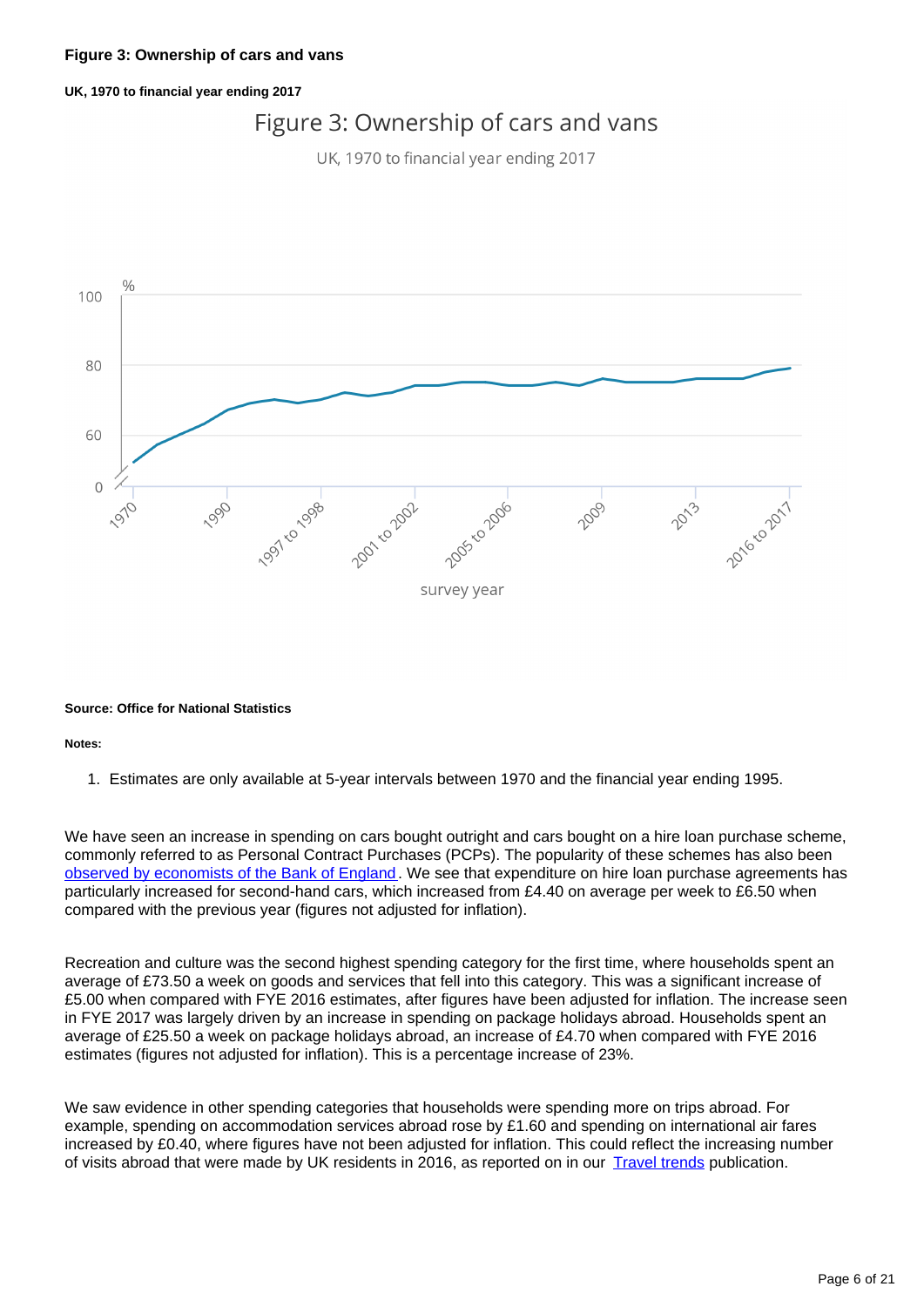Many other goods and services fall into the recreation and culture category, where some saw a rise and some saw a fall when compared with the previous year. For example, average weekly household spending on pets and pet food rose by £0.80 to reach £5.40, whilst money spent on the lottery reduced by £0.30 to £1.50 (figures not adjusted for inflation).

Figure 4 is an interactive tree map that enables you to explore average weekly household spending for FYE 2017 in more detail.

When we refer to average weekly household spending in this bulletin, we use the mean to calculate the average. However, we can also consider median weekly household spending. Median household spending is the spending of the middle household, after we have sorted the households from those who spent the least to those who spent the most. Unlike the mean, the median is not influenced by a few households with very high spending.

For the FYE 2017, median weekly household spending was £461.30, an increase of £29.50 when compared with the median of the previous year (figures not adjusted for inflation). Median household spending was lower than the mean household spending for all COICOP categories. However, weekly household spending on communication, and food and non-alcoholic drinks had a similar value for both the median and the mean. This reflects that there were relatively few households spending a large amount of money on these categories.

### **Celebrating 60 years of Family Spending**

The FYE 2017 edition of Family Spending marks the 60th year of results from a UK household expenditure survey. Since the survey started in 1957, approximately 375,000 households have provided information on their spending habits – thank you to all who have taken part.

The first household expenditure survey was an extension of the National Food Survey (NFS), which recently [celebrated](https://www.gov.uk/government/statistics/family-food-2015) its 75th birthday. Introducing a household expenditure survey that collected information on all types of household expenditure enabled the government to improve the measure of inflation and also provided expenditure information in relation to income and family circumstances. Through the years, the survey has gone through various changes, but we are still able to look at some trends over the 60-year time period. Unlike the rest of this bulletin, expenditure is classified by the original Family Expenditure Survey (FES) classifications (not COICOP) to compare over the 60 years. Please see the Quality and methodology section for information on the methodology used for our 60-year time series.

We can see that when using the Family Expenditure Survey (FES) classification of housing (this includes net rent, mortgage interest payments, Council Tax and repairs, maintenance and decoration), the proportion of total expenditure on housing has doubled during the last 60 years from 9% to 18%. (Please note that prior to 1992, expenditure for owner-occupiers and those who lived in rent-free accommodation was imputed.)

On the other hand, the proportion of total expenditure on food has halved (33% to 16%), as has the proportion of total expenditure on clothing (10% to 5%). This may be due to the increased choice of readily available goods and services, offered at a wider range of prices. In addition to this, the census shows that the average household size has decreased over the 60 years, which would also influence average weekly household spending on food and clothing.

In 1957, average weekly household expenditure on tobacco made up 6% of total spending. For FYE 2017 this reduced to 1%, which mirrors the downward trend seen in the [number of people who smoke in Great Britain.](https://www.ons.gov.uk/peoplepopulationandcommunity/healthandsocialcare/healthandlifeexpectancies/bulletins/adultsmokinghabitsingreatbritain/2016) Spending on alcohol has risen and then declined over the 60-year period. In 1957, the proportion of total expenditure on alcohol was 3%, before rising to 5% in the 1970s and 1980s. This then declined, with the most recent data showing that the proportion of total expenditure on alcohol was 3%; the same as 1957.

The estimates in the first section of this bulletin have concentrated on looking at the average weekly spending of households in the UK as a whole. The rest of this bulletin will consider the spending patterns of different types of households to provide a clearer picture of the varied spending priorities, pressures and choices of these different groups.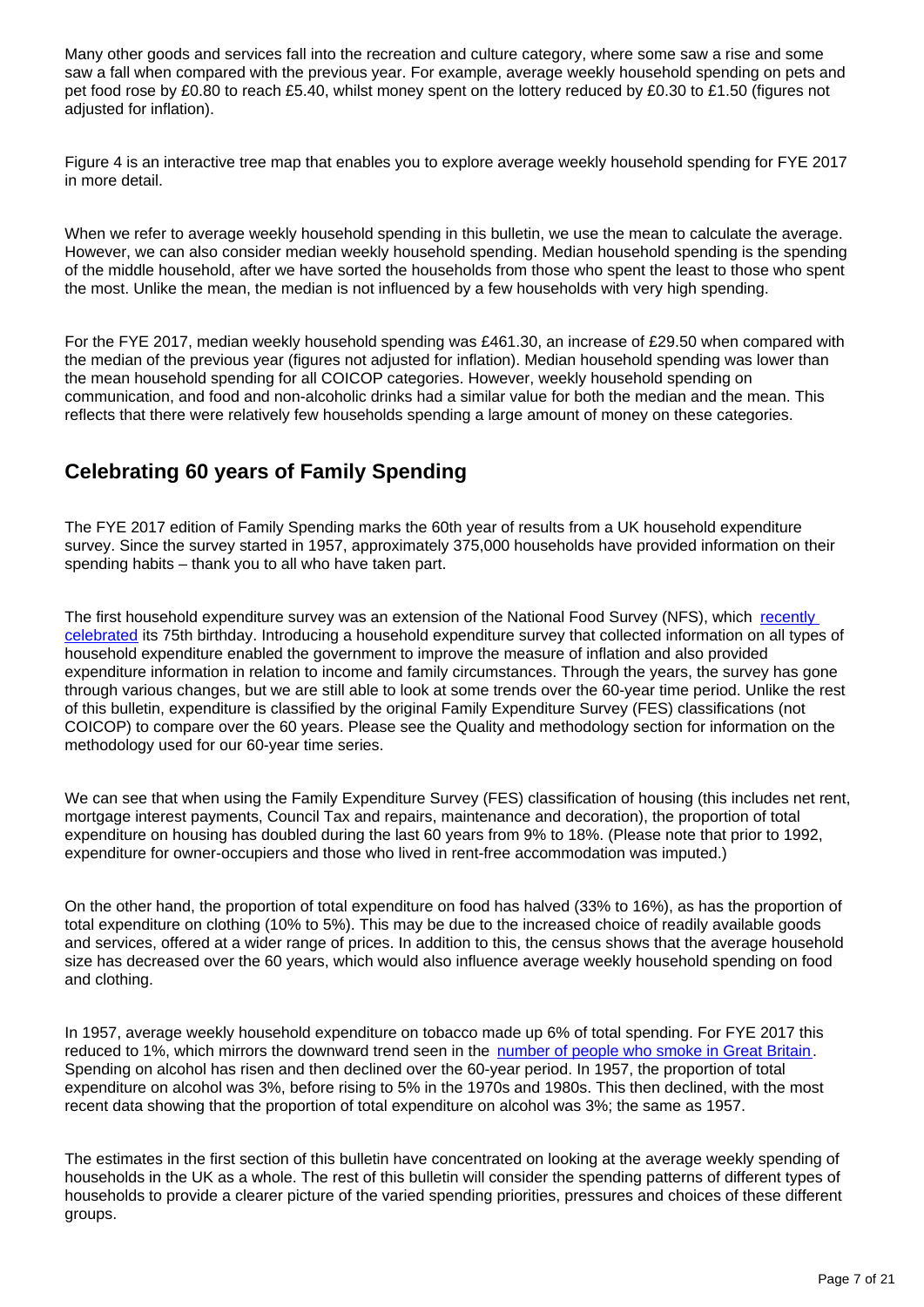# <span id="page-7-0"></span>**4 . Which country within the UK is the highest spender?**

This section will consider how household spending varies between the UK constituent countries, that is, England, Wales, Scotland and Northern Ireland. When looking at spending by country, we combine three years of financial year data to make the analysis more robust; these averages do not use deflated data.

The different countries of the UK have different spending patterns when compared with one another. This is likely to be the result of differences in [income,](https://www.ons.gov.uk/peoplepopulationandcommunity/personalandhouseholdfinances/incomeandwealth/datasets/theeffectsoftaxesandbenefitsonhouseholdincomefinancialyearending2014) differences in lifestyle, and regional price differences.

[Table A33](https://www.ons.gov.uk/peoplepopulationandcommunity/personalandhouseholdfinances/expenditure/datasets/householdexpenditurebycountriesandregionsuktablea33) shows that England had the highest level of household spending for the financial year ending (FYE) 2015 to FYE 2017. Average weekly household spending for England was £547.40 a week, compared with the UK average of £536.80 for the same time period. England was the only UK constituent country whose average weekly household spending was more than £500, where five out of the nine English regions spent more than £500 a week.

However, spending within England varied greatly. Average weekly household spending in London and the South East was over £600 whilst average weekly household spending in the North East was approximately £200 less at £437.00. The most recent population estimates show that the English population is currently 55.2 million people; this is 84% of the [UK population.](https://www.ons.gov.uk/peoplepopulationandcommunity/populationandmigration/populationestimates/timeseries/ukpop/pop) It is therefore not surprising that there are large differences within the country.

Figure 5 demonstrates the differences in overall spending for the different English regions and compares them to Wales, Scotland and Northern Ireland. This shows that when we consider the UK as a whole, England had some of the lowest and highest spending regions.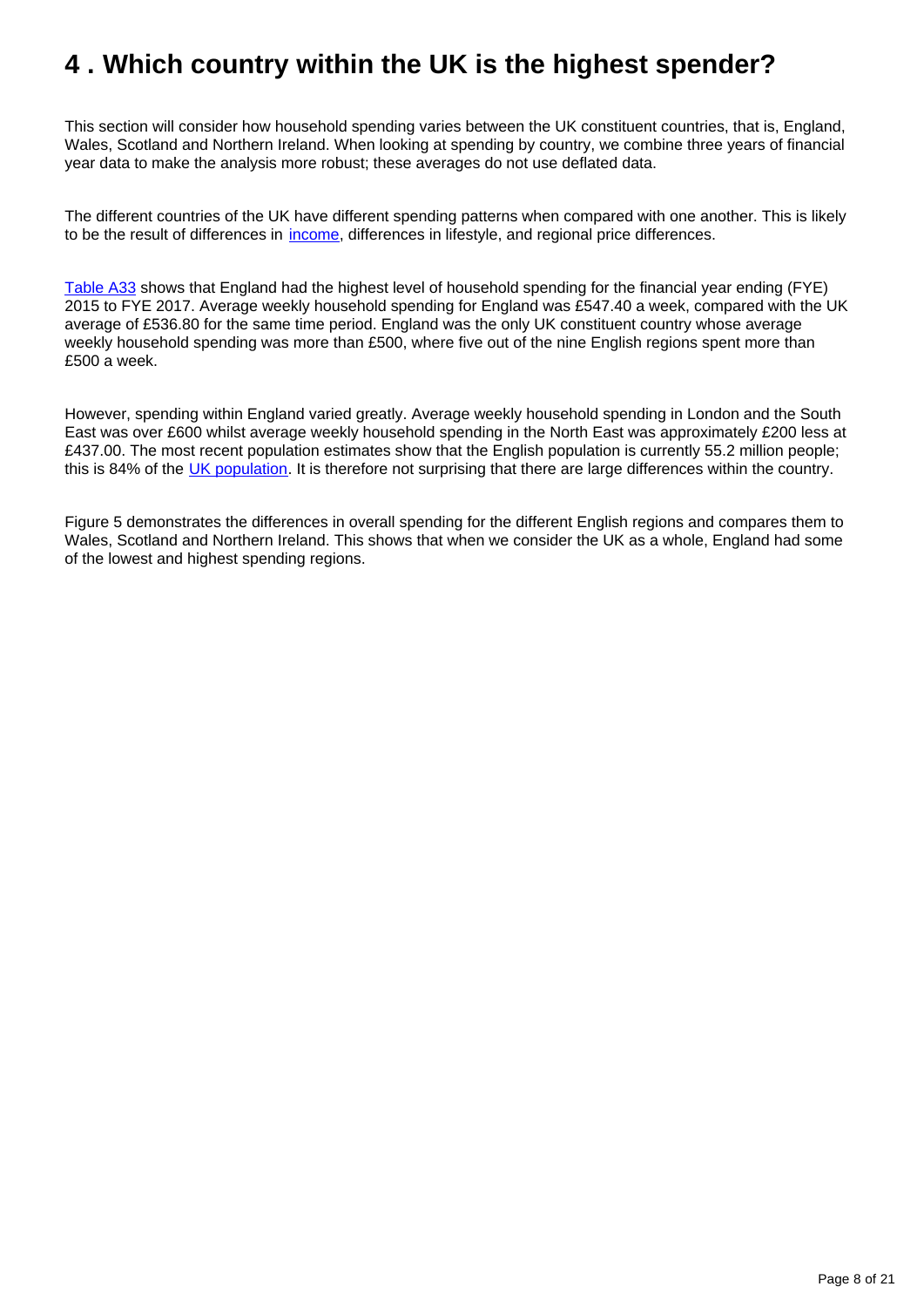### **Figure 5: Household expenditure by region**

**UK, financial year ending 2015 to financial year ending 2017**

## Figure 5: Household expenditure by region

UK, financial year ending 2015 to financial year ending 2017



#### **Source: Office for National Statistics**

The top three spending categories for England were transport, housing, fuel and power, and recreation and culture. Unlike the UK as a whole, English households spent more on housing, fuel and power than recreation and culture. This was driven by higher spending on rent in London. As shown by [Table 2.11](https://www.ons.gov.uk/peoplepopulationandcommunity/personalandhouseholdfinances/expenditure/datasets/expenditureonrentandmortgagesbyrentersandmortgageholdersbycountriesandregionsuktable211), renters in London spent an average weekly amount of £189.00 on net rent, where net rent is the amount payable by a household after housing benefits have been deducted. This averages out rent across all renting households, not all households. This was more than two and a half times the average amount spent by renters in Wales, Scotland and Northern Ireland.

However, not all regions of England spent less on recreation and culture when compared with other categories. In fact, recreation and culture was the top spending category for the North East, the North West and Yorkshire and The Humber. These three regions were the only regions of the UK that had recreation and culture as the top spending category. This was driven by a few different factors, such as lower spending on housing and a higher proportion of total expenditure on package holidays.

Following on from England, the second highest spending UK constituent country was Northern Ireland. Northern Ireland spent an average of £497.10 a week in FYE 2015 to FYE 2017. Northern Ireland was the only country of the UK that had food and non-alcoholic drinks in its top three spending categories.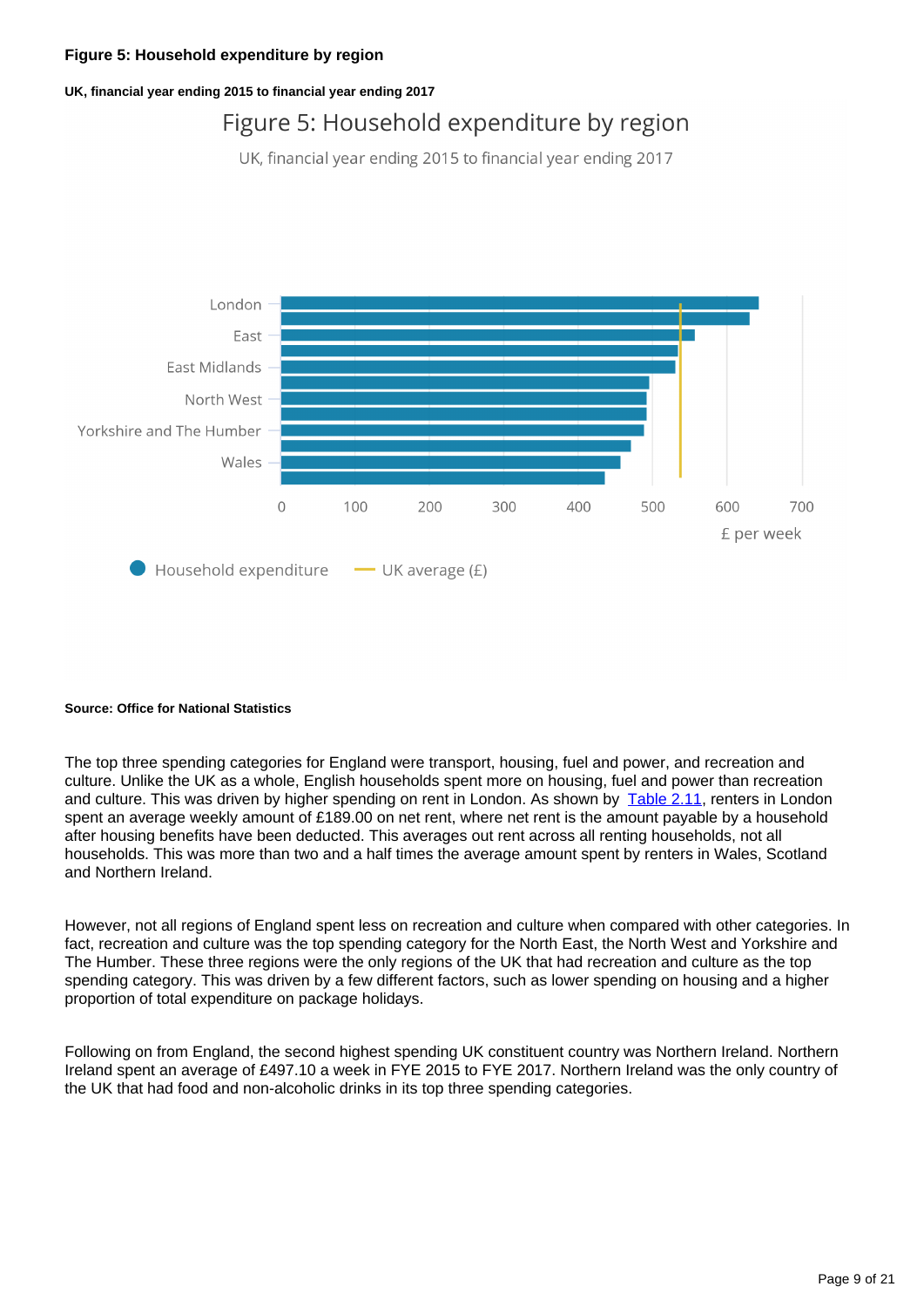Households in Northern Ireland spent 13% of their total expenditure on food and non-alcoholic drinks, compared with the UK average of 11%. One reason for this is that the average Northern Ireland [household size](https://www.ons.gov.uk/peoplepopulationandcommunity/populationandmigration/populationestimates/bulletins/populationandhouseholdestimatesfortheunitedkingdom/2011-03-21) is larger than the UK average. [Cultural differences](http://www.jrf.org.uk/sites/default/files/jrf/migrated/files/minimum-income-northern-ireland-summary.pdf) may also be a factor here, where households in Northern Ireland consider items such as good quality cuts of meat to be more of an essential food item compared with those in England. Northern Ireland households also spent a higher proportion of total expenditure on restaurant and café meals and take-away meals when compared with England, Wales and Scotland.

Scottish households spent an average of £492.30 a week in FYE 2015 to FYE 2017; this is similar to the amount spent by households in Northern Ireland. Households in Scotland spent 15% of total expenditure on transport, making this the top Scottish spending category. Scottish households spent 2.5% of their total spending on buying a new car or van, which is 0.8 percentage points higher than the UK average. However, they spent less of their total expenditure on second-hand cars when compared with other areas of the UK.

Higher levels of transport spending in Scotland could be attributed to the [growing rural population in Scotland](http://www.gov.scot/Publications/2015/03/5411/1). As shown by [Table A36,](https://www.ons.gov.uk/peoplepopulationandcommunity/personalandhouseholdfinances/expenditure/datasets/householdexpenditurebyurbanruralareasgreatbritaintablea36) households in rural areas spent a greater proportion of total expenditure on transport. Fewer people in Scottish rural areas were [satisfied with public transport](http://www.gov.scot/Publications/2017/09/6853/11) than the rest of Scotland in 2016, which could be one reason behind the higher spending on new cars. Although transport was the top spending category in Scotland, Scottish household average weekly spending on recreation and culture was only £1.30 less. This was particularly driven by Scottish households spending £26.20 on package holidays, which is an increase of £5.40 when compared with the previous year (figures not adjusted for inflation).

Households in Wales had the lowest average weekly spending out of the four UK constituent countries for FYE 2015, FYE 2016 and FYE 2017. Here, average weekly household spending was £458.70; this was £78.10 less than the UK average for this three-year time period. When we compare Wales' average weekly household spending with the separate regions of England in addition to Scotland and Northern Ireland, the North East was the only region that spent less than households in Wales, at £437.00 a week.

The top spending category for Wales was transport, whilst recreation and culture, and housing, fuel and power ranked joint second. This mirrors the high car ownership we see in Wales; [Table A48](https://www.ons.gov.uk/peoplepopulationandcommunity/personalandhouseholdfinances/expenditure/datasets/percentageofhouseholdswithdurablegoodsbycountriesandregionsuktablea48) shows that 83% of households in Wales owned a car or van in this three-year period. This was higher than England (77%), Scotland (74%) and Northern Ireland (79%). Households in Wales spent an average of £22.90 a week on the purchase of vehicles, which is 5% of total expenditure. The majority of this was spent on second-hand cars and vans, which is different to the pattern we have seen in Scotland.

In addition to looking at household spending by area, we can look at how household spending varies by age group. The rest of this bulletin considers the spending habits of some of the oldest members of our society, as well as some of the youngest.

## <span id="page-9-0"></span>**5 . Households in the 65-to-74-year-old age group spent nearly a fifth of their total spending on recreation and culture**

The [latest UK population estimates](https://www.ons.gov.uk/peoplepopulationandcommunity/populationandmigration/populationestimates/articles/overviewoftheukpopulation/july2017) show that the UK population is ageing; 18% of the population are now aged 65 and over. This section will concentrate on the spending of households where the person legally responsible for the household, the household reference person (HRP), is aged 65 to 74 years or aged 75 and over.

As age increases, spending pressures and priorities of households change. For example, as shown in [Table 2.4](https://www.ons.gov.uk/peoplepopulationandcommunity/personalandhouseholdfinances/expenditure/datasets/housingexpenditurebyageofhouseholdreferencepersonuktable24), the proportion of total expenditure on housing costs decreases with age. The housing costs in this table include goods and services such as rent and mortgage payments, alterations to dwellings and household insurance. This is a departure from the classification of individual consumption by purpose (COICOP) definition to provide a more complete picture of housing costs. In the financial year ending (FYE) 2017, whilst 27% of total expenditure was spent on housing costs for households in the under 30 years age bracket, this reduced to 19% for households aged 65 to 74 years and 18% for households aged 75 and over. This reflects that a greater percentage of older [households own their own home outright](https://www.gov.uk/government/statistical-data-sets/owner-occupiers-recent-first-time-buyers-and-second-homes).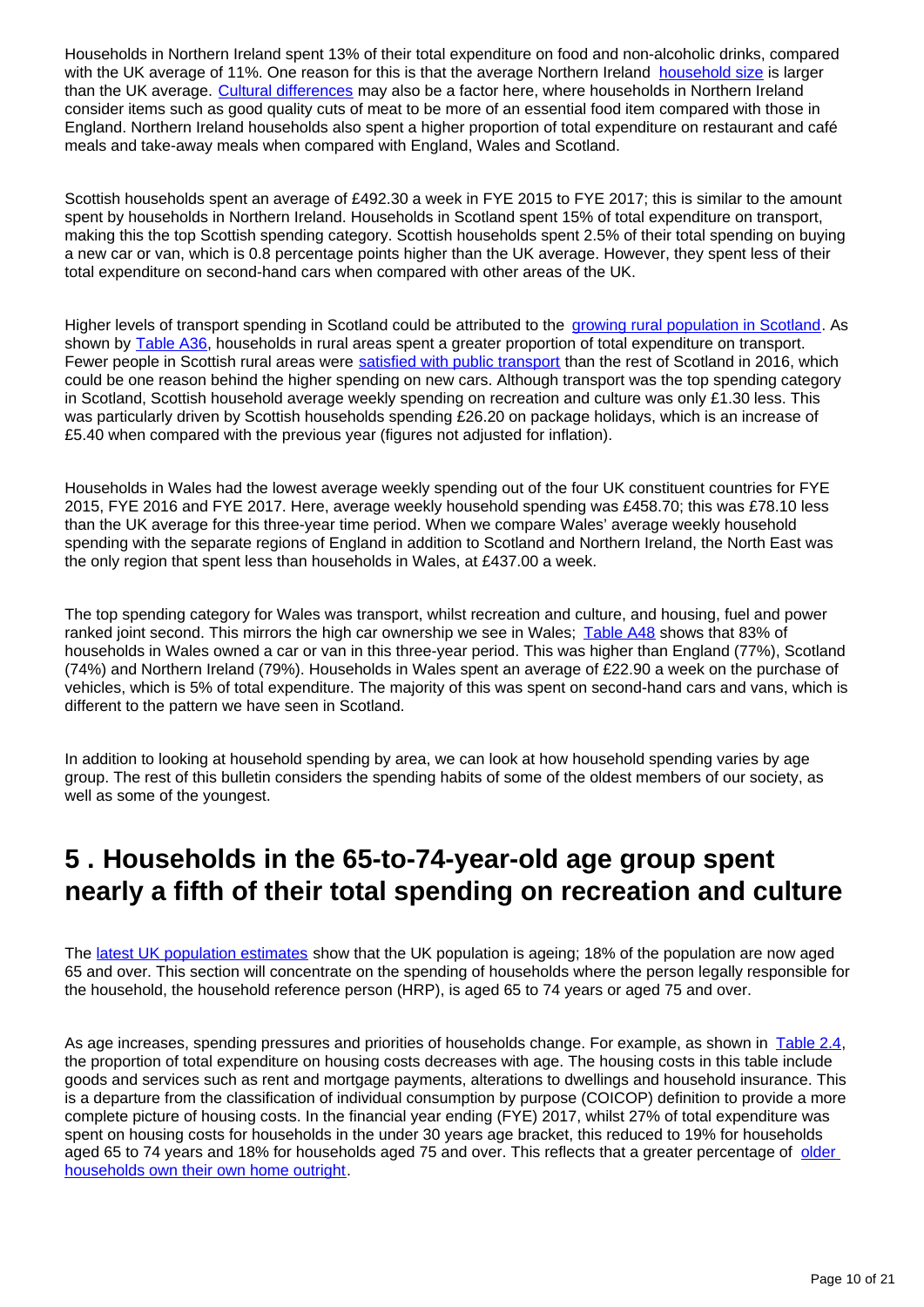[Table A10](https://www.ons.gov.uk/peoplepopulationandcommunity/personalandhouseholdfinances/expenditure/datasets/householdexpenditureasapercentageoftotalexpenditurebyageofhouseholdreferencepersonuktablea10) shows that households in the oldest age bracket (where the HRP was aged 75 and over) spent 14% of total spending on food and non-alcoholic drink in FYE 2017. This is a much larger proportion of total spending when we compare with the younger age groups, as demonstrated by Figure 6.

### **Figure 6: Expenditure on food and non-alcoholic drinks (absolute expenditure and as a percentage of total expenditure) by age of household reference person**

### **UK, financial year ending 2017**

Figure 6: Expenditure on food and non-alcoholic drinks (absolute expenditure and as a percentage of total expenditure) by age of household reference person



UK, financial year ending 2017

### **Source: Office for National Statistics**

As shown by [Table A16DE](https://www.ons.gov.uk/peoplepopulationandcommunity/personalandhouseholdfinances/expenditure/datasets/householdexpenditurebyequivaliseddisposableincomequintilegroupwherethehouseholdreferencepersonisaged75oroveruktablea16de), households aged 75 and over in the lowest equivalised income group spent 17% of their total expenditure on food and non-alcoholic drink in FYE 2017, compared with 9% in the highest equivalised income group. This demonstrates how spending pressures and priorities can vary depending on income regardless of age group.

[Table A10](https://www.ons.gov.uk/peoplepopulationandcommunity/personalandhouseholdfinances/expenditure/datasets/householdexpenditureasapercentageoftotalexpenditurebyageofhouseholdreferencepersonuktablea10) shows that households in the aged 75 and over category also spent 14% of total expenditure on recreation and culture in FYE 2017. This is a high proportion of total spending when compared with households aged less than 65 years. In fact, households with the lowest income in this oldest age bracket spent the same proportion of total expenditure on recreation and culture (10%) as those in the highest income group of the youngest age category (also 10%). When compared with younger age groups, households aged 75 and over spent proportionally more of their total expenditure on goods and services such as package holidays in the UK and newspapers, books and stationery.

In the FYE 2017, the only age group that spent proportionally more on recreation and culture than households in the aged 75 and over category was the 65-to-74-year-olds.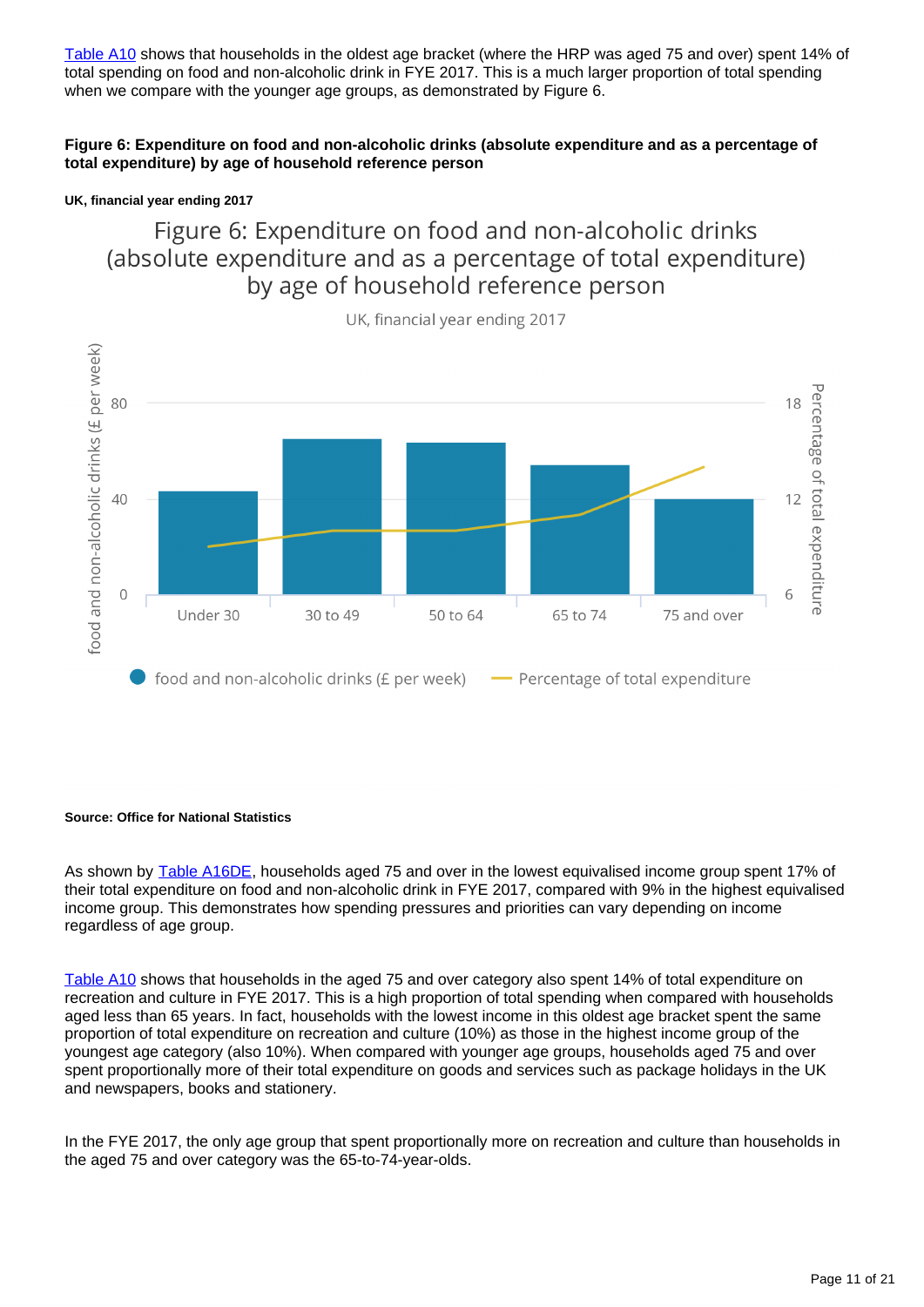### **Figure 7: Expenditure on recreation and culture (absolute expenditure and as a percentage of total expenditure) by age of household reference person**

### **UK, financial year ending 2017**

## Figure 7: Expenditure on recreation and culture (absolute expenditure and as a percentage of total expenditure) by age of household reference person



UK, financial year ending 2017

### **Source: Office for National Statistics**

The 65-to-74-year-old households spent nearly a fifth (18%) of total spending on recreation and culture, making this the top expenditure category for this age group. When compared with the other age groups, [Table A11](https://www.ons.gov.uk/peoplepopulationandcommunity/personalandhouseholdfinances/expenditure/datasets/detailedhouseholdexpenditurebyageofhouseholdreferencepersonuktablea11) shows that they spent the largest proportion of total expenditure on package holidays abroad and pets and pet food. Households in the 65-to-74 years age bracket may have more time to spend on recreation and culture goods and services when compared with the other age groups, as they are more likely to be retired and still active.

Latest results from the [UK Harmonised European Time Survey](https://www.ons.gov.uk/economy/nationalaccounts/satelliteaccounts/articles/leisuretimeintheuk/2015) show that the amount of time spent on leisure peaked for those aged 65 and over, where this age group took an average of seven hours and 10 minutes leisure time per day. Many grandparents also provide [informal care for their grandchildren,](https://www.gov.uk/government/statistics/childcare-and-early-years-survey-of-parents-2014-to-2015) which could explain the higher spending on recreation goods and services.

One effect of an ageing population is the [increase in State Pension age](https://www.gov.uk/government/news/proposed-new-timetable-for-state-pension-age-increases). We are able to look at the difference in household spending between retired households that are mainly dependent on State Pension and retired households that are not. The [latest household disposable income and inequality statistics](https://www.ons.gov.uk/peoplepopulationandcommunity/personalandhouseholdfinances/incomeandwealth/bulletins/householddisposableincomeandinequality/previousReleases) show that there has been an increase in inequality for retired households in recent years, due in part to a growing gap between households that have private pensions and those that do not.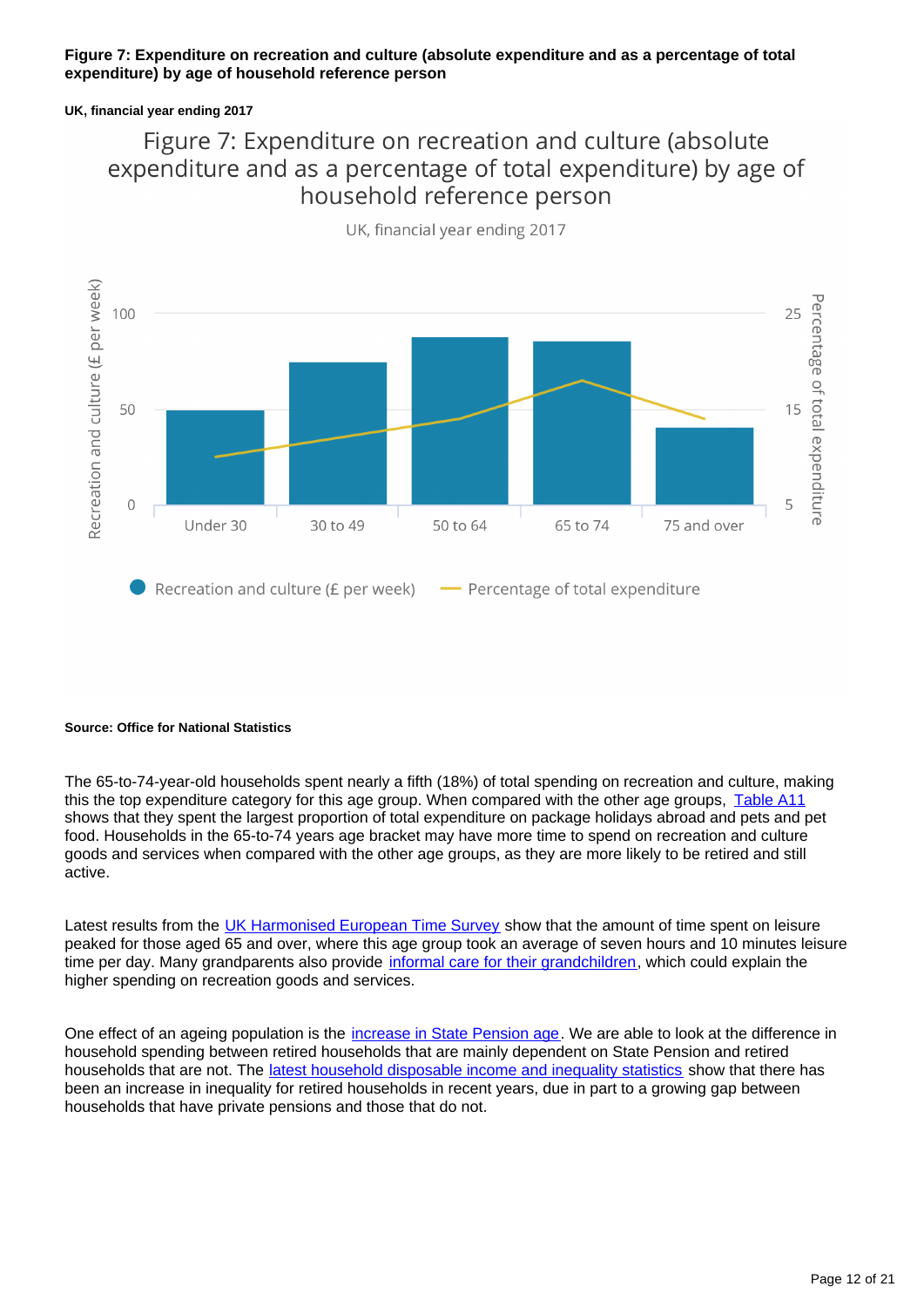[Table A23](https://www.ons.gov.uk/peoplepopulationandcommunity/personalandhouseholdfinances/expenditure/datasets/expenditurebyhouseholdcompositionuktablea23) shows that the average weekly household spending of retired households not mainly dependent on a State Pension was 1.4 times the amount spent by retired households that are mainly dependent on State Pension. Those mainly dependent on State Pension spent a greater proportion of their total expenditure on food and non-alcoholic drinks. This was particularly the case for one-person households; these households spent 16% of their total spending on food and non-alcoholic drinks, compared with 12% for one-person households not mainly dependent on a State Pension.

Households mainly dependent on State Pension also spent less of their total expenditure on recreation and culture. Interestingly, this difference was not so apparent for spending on restaurants and hotels, where the proportion of total spending was more equal between the two different types of retired households.

Households in the older age brackets have different spending pressures and priorities when compared with other age groups. To understand the other age groups in more detail, the next section of this bulletin compares the spending patterns of households with and without children.

## <span id="page-12-0"></span>**6 . Households without children spent a higher proportion of their total spending on transport than households with children**

Approximately [42% of all UK families contain dependent children,](https://www.ons.gov.uk/peoplepopulationandcommunity/birthsdeathsandmarriages/families/bulletins/familiesandhouseholds/2017) where a family is defined to be a couple with or without children, or a lone parent with at least one child, who live at the same address. This section of the bulletin looks at how household spending varied for households with and without children in the financial year ending (FYE) 2017. For the purposes of this section, a child is defined to be any household member under the age of 18 years.

We will firstly look at one-adult households with and without children. The number of [lone parent families in the UK](https://www.ons.gov.uk/peoplepopulationandcommunity/birthsdeathsandmarriages/families/bulletins/familiesandhouseholds/2017) in 2016 was estimated to be 2.8 million, where 55% of these families contained only one child. [Table A23](https://www.ons.gov.uk/peoplepopulationandcommunity/personalandhouseholdfinances/expenditure/datasets/expenditurebyhouseholdcompositionuktablea23) shows that in FYE 2017, one-adult households with one child spent an average of £10.80 less a week than one-adult non-retired households with no children. There is evidence to suggest that one-person households without children spent more on discretionary items. For example, one-adult households without children spent, on average, £5.10 more a week on recreation and culture when compared with one-adult households with one child. They also spent £4.90 more a week on restaurants and hotels. These households also spent £8.90 less on food and non-alcoholic drinks when compared with one-adult households with one child. This suggests that one-adult households without children are able to spend more on discretionary items as they don't have to spend as much on essential items such as food.

However, when we consider one-adult households with two or more children, we see a slightly different and more complex picture. This type of household spent an average weekly amount of £61.00 on recreation and culture. This was 15% of total expenditure, whilst one-person households without children spent a much smaller 11%. Here, we see that one-adult households with two or more children were spending a greater proportion of their total spending on certain discretionary items.

When we consider the spending on different classification of individual consumption by purpose (COICOP) categories by households with and without children, transport had one of the biggest differences. Figure 8 shows how transport spending in FYE 2017 was different for households with and without children.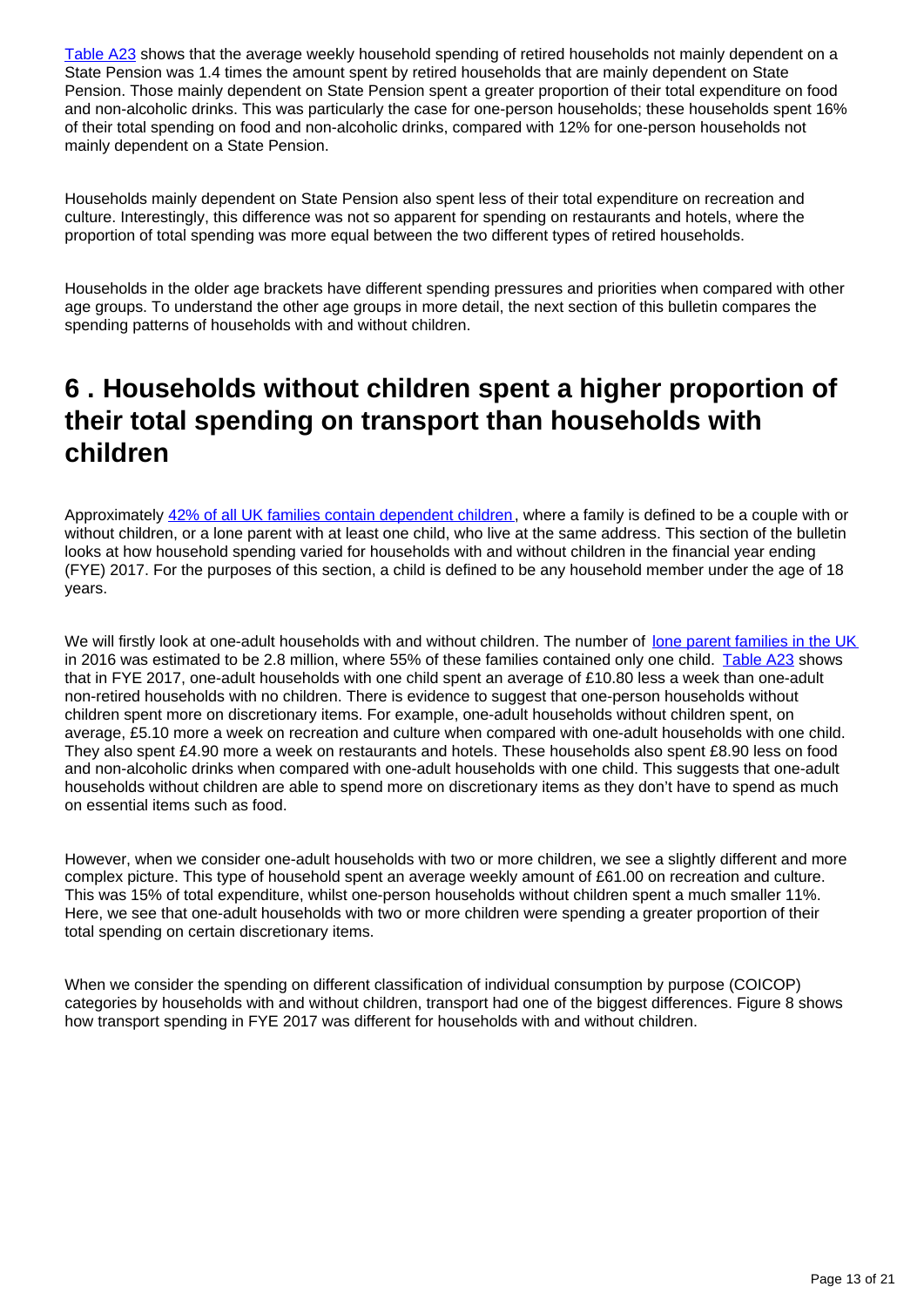### **Figure 8: Percentage of total expenditure on transport by selected household composition**

### **UK, financial year ending 2017**

### Figure 8: Percentage of total expenditure on transport by selected household composition



UK, financial year ending 2017

#### **Source: Office for National Statistics**

One-adult households without children spent 13% of total expenditure on transport compared with 11% for oneadult, one-child households and 10% for one adult, two or more children households in FYE 2017. This trend was also seen between two-adult households with and without children. Two-adult households without children spent 16% of their total expenditure on transport, compared with 14% for two-adult households with children. This reflects that adult households without children [drove greater distances](https://www.gov.uk/government/statistical-data-sets/nts07-car-ownership-and-access) than those with children, as well as travelling [further distances on public transport](https://www.gov.uk/government/statistical-data-sets/nts07-car-ownership-and-access). In addition to this, [households with children travelled more often](https://www.gov.uk/government/statistical-data-sets/nts07-car-ownership-and-access)  [on foot.](https://www.gov.uk/government/statistical-data-sets/nts07-car-ownership-and-access)

Perhaps unsurprisingly, households with children spent a greater proportion of their total spending on clothing and footwear. However, when we consider this in more detail, we see that this is only true for households in lower equivalised income quintiles. [Tables 3.15E](https://www.ons.gov.uk/peoplepopulationandcommunity/personalandhouseholdfinances/expenditure/datasets/expenditureofhouseholdswithchildrenbyequivaliseddisposableincomequintilegroupoecdmodifiedscaleuktable315e) and [3.16E](https://www.ons.gov.uk/peoplepopulationandcommunity/personalandhouseholdfinances/expenditure/datasets/expenditureofhouseholdswithchildrenbyequivaliseddisposableincomequintilegroupoecdmodifiedscaleuktable316e) show that households with children in the lowest equivalised income quintile spent approximately 6% of total expenditure on clothing and footwear, whilst households without children spent 3%.

In contrast with this, both households with and without children in the top equivalised income quintiles spent 4% of total expenditure on clothing and footwear. This reflects how certain items can be viewed as both essential and discretionary items. Whilst all households would need to spend some money on clothing and footwear, households with a larger disposable income are able to choose to spend more on more expensive clothing and footwear items, or perhaps buy a greater amount.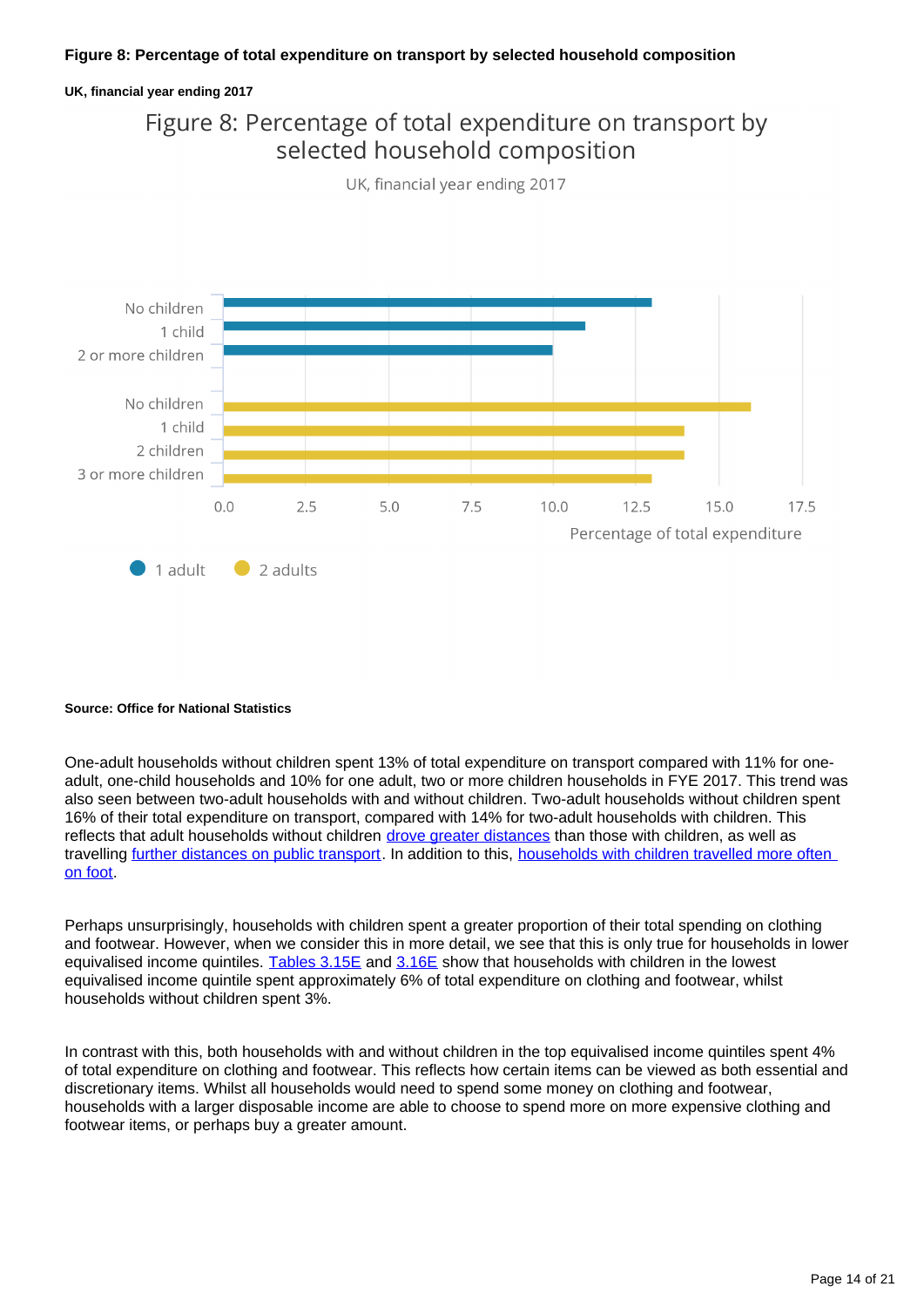### **Understanding the spending habits of UK children**

As well as looking at expenditure of households with and without children, we can look at the spending patterns of children themselves. Unlike the rest of this bulletin, this section will concentrate on individual (not household) spending patterns, concentrating on those aged 7 to 15 years.

Children aged 7 to 15 years were asked to keep a diary of everything they spent their money on within a twoweek period. This could be money they received through pocket money, gifts or through a job such as a paper round. In addition to reporting on average weekly child spending, this section looks at the most frequently bought items within the diary keeping two-week period. To improve the robustness of results, we have joined together three years of financial year data where figures have not been adjusted for inflation (financial year ending (FYE) 2015, FYE 2016 and FYE 2017). Please see the Quality and methodology section for more information on the methodology used in this section.

On average, children aged 7 to 15 years spent £12.40 a week for FYE 2015, FYE 2016 and FYE 2017. When we break spending down by single year of age, we can see that spending increased with age, as shown by Figure 9.

### **Figure 9: Expenditure by children by single year of age**

### **UK, financial year ending 2015 to financial year ending 2017**

### Figure 9: Expenditure by children by single year of age

UK, financial year ending 2015 to financial year ending 2017



#### **Source: Office for National Statistics**

**Notes:**

1. Children aged 7 to 15 years record spending over two weeks in a youth diary.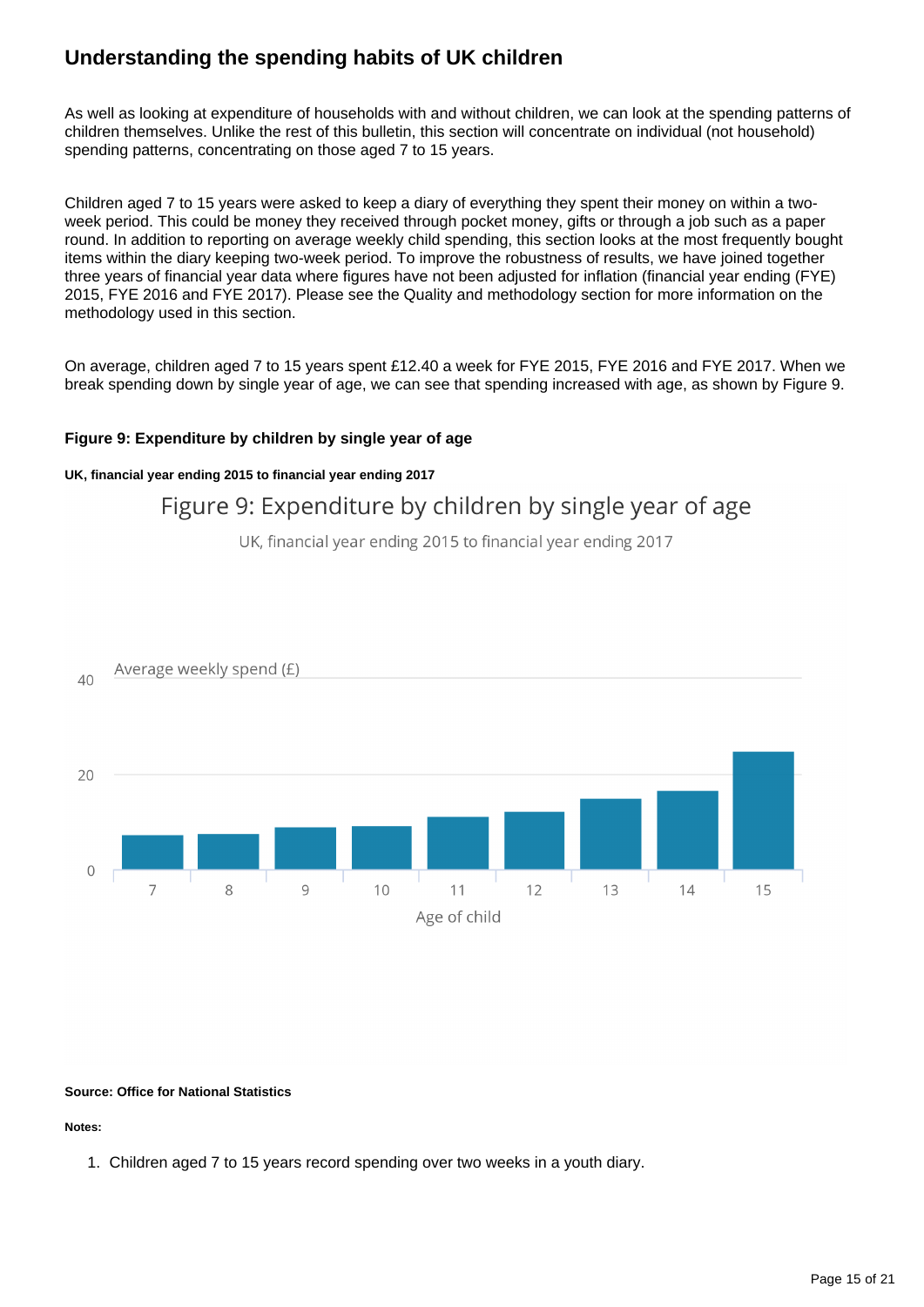Children aged 15 years spent an average of £25.00 a week, which is more than three times the average spending of a 7-year-old.

We can break this down further and consider average weekly child spending by grouped age and sex as shown by Figure 10.

### **Figure 10: Expenditure by children by age group and sex**

### **UK, financial year ending 2015 to financial year ending 2017**

### Figure 10: Expenditure by children by age group and sex

UK, financial year ending 2015 to financial year ending 2017



#### **Source: Office for National Statistics**

#### **Notes:**

1. Children aged 7 to 15 years record spending over two weeks in a youth diary.

Figure 10 shows that there is no clear pattern when we consider average weekly spending between the sexes for the first two age groups. In the youngest age group, boys spent an average of £1.00 more than girls, whilst in the next age group the story is reversed where girls spent an average of £0.75 more than boys. However, when children enter the teenage years the gap begins to widen, where girls spent an average of £2.80 a week more than boys.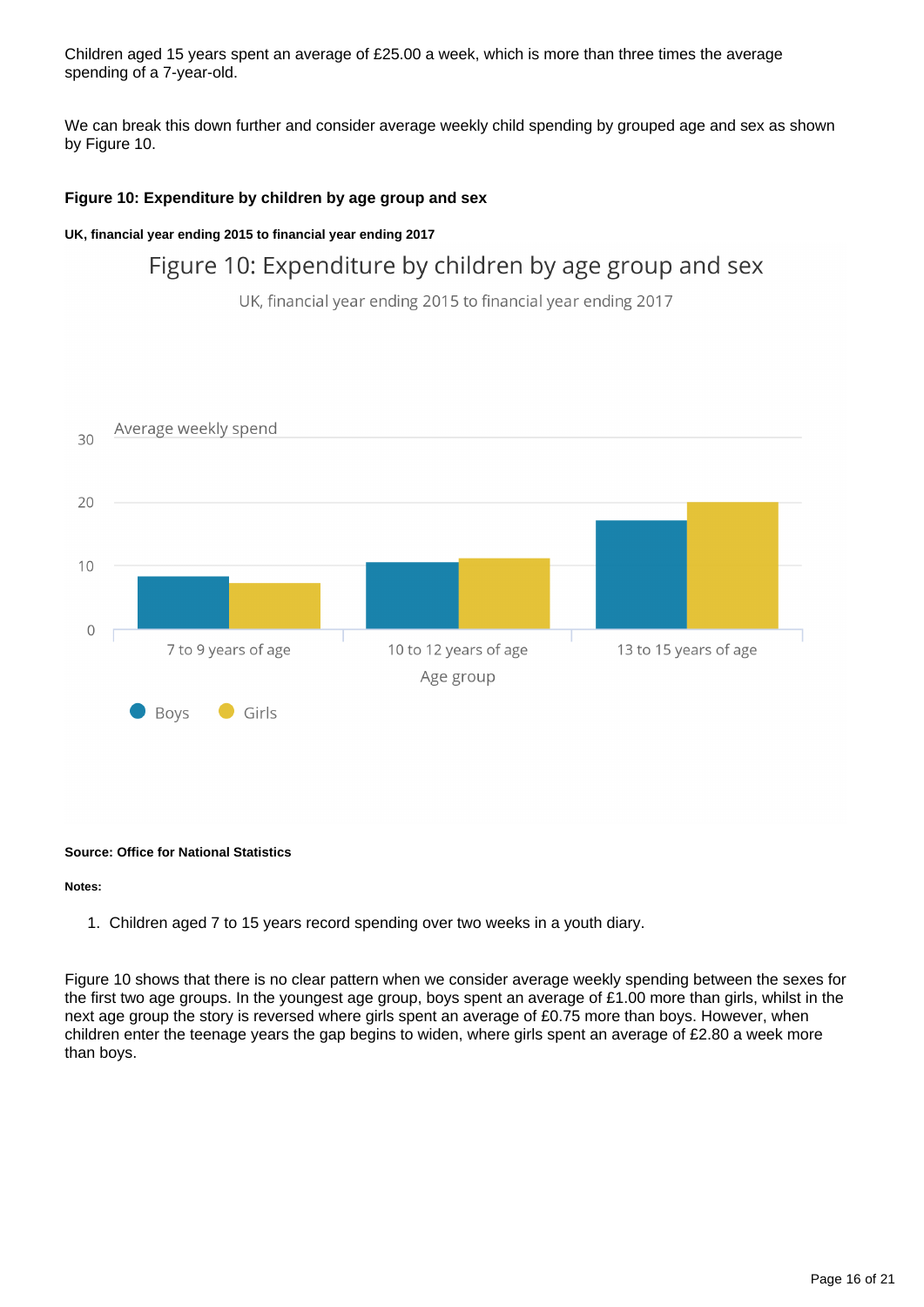One type of good that stands out when we compare average spending by sex and age is toiletries and cosmetics. This includes things such as soap, shampoo and makeup. Average weekly spending on toiletries and cosmetics was less than £0.10 for boys in all of the grouped age categories. In contrast with this, the average weekly spending on toiletries and cosmetics rose from £0.20 for 7-to-9-year-old girls, to £0.50 in the next age group and finally to £1.70 for girls aged 13 to 15 years. Considering this further, we see that girls bought toiletries and cosmetics more frequently than boys. Only 2% of 7-to-15-year-old boys bought at least one toiletry or cosmetic item in a two-week period, compared with 17% of girls of the same age. This was true for all subcomponents of the larger toiletry and cosmetic category. For example, 13% of 7-to-15-year-old girls bought at least one cosmetic or related accessory item in a two-week period, compared with 1% of boys of the same age.

Other items that had notable differences between boys and girls were books and computer games and software. Average weekly spending on books by girls aged 7 to 15 years was nearly double that of boys (£0.30 compared with £0.15 respectively), whilst boys spent more than 10 times the amount on computer games and software when compared with girls (£1.10 compared with £0.10 respectively).

One of the most frequently purchased items by children aged 7 to 15 years was soft drinks, which includes still and fizzy drinks such as fruit juice or lemonade. Over 56% of children aged between 7 and 15 years bought at least one soft drink within a two-week period, with the majority of drinks being consumed away from the home. The average weekly child spending on soft drinks was £0.90. We see that the popularity of buying soft drinks increased with age; 75% of 13-to-15-year-olds bought at least one soft drink within a fortnight, compared with 58% of 10-to-12-year-olds and 38% of 7-to-9-year-olds.

Although the younger age group bought soft drinks less frequently, this was not true for all items. The younger age group bought items that fell into the games, toys and hobbies category more frequently than the other age groups. This includes items such as jigsaw puzzles, teddy bears and card games. We see that more than 27% of children aged 7 to 9 years bought at least one item that fell into this category within a fortnight, compared with 14% of 10-to-12-year-olds and 5% of 13-to-15-year-olds. We also see that ice cream was more popular with the younger age group, where 22% bought at least one ice cream, compared with 15% of 13-to-15-year-olds.

As well as low-cost items such as soft drinks, sweets and games, we see that children bought more expensive items. Some of the more common expensive items bought by children in this time period included bikes, mobile phones and personal computers.

# <span id="page-16-0"></span>**7 . Links to related statistics**

Details of household consumption expenditure within the context of the UK National Accounts are produced as part of [Consumer trends.](http://www.ons.gov.uk/ons/rel/consumer-trends/consumer-trends/index.html) This publication includes all expenditure by members of UK- resident households. National accounts figures draw on a number of sources including the Living Costs and Food Survey (LCF): figures shown in this report are therefore not directly comparable with national accounts data. National accounts data may be more appropriate for deriving long-term trends on expenditure.

Further information about food consumption and in particular details of food quantities, is available from the Department for Environment, Food and Rural Affairs, who produce their own [report of the survey.](https://www.gov.uk/government/collections/family-food-statistics)

The [Household income and inequality](https://www.ons.gov.uk/peoplepopulationandcommunity/personalandhouseholdfinances/incomeandwealth/bulletins/householddisposableincomeandinequality/financialyearending2016) and [Effects of taxes and benefits on household income](https://www.ons.gov.uk/peoplepopulationandcommunity/personalandhouseholdfinances/incomeandwealth/bulletins/theeffectsoftaxesandbenefitsonhouseholdincome/previousReleases) bulletins provide a more detailed analysis of disposable income and inequality in the UK. Our preferred measures of household income are published in these releases. Both these releases use data provided by the LCF, the same data source used in Family Spending. The income measures follow the definitions and concepts set out in the [Canberra Handbook](http://www.unece.org/index.php?id=28894) (published by the United Nations Economic Commission for Europe (UNECE)), which is the basis of internationally agreed standards in this area. This defines income as receipts (either monetary or in kind) that are received on a regular basis and are available for current consumption.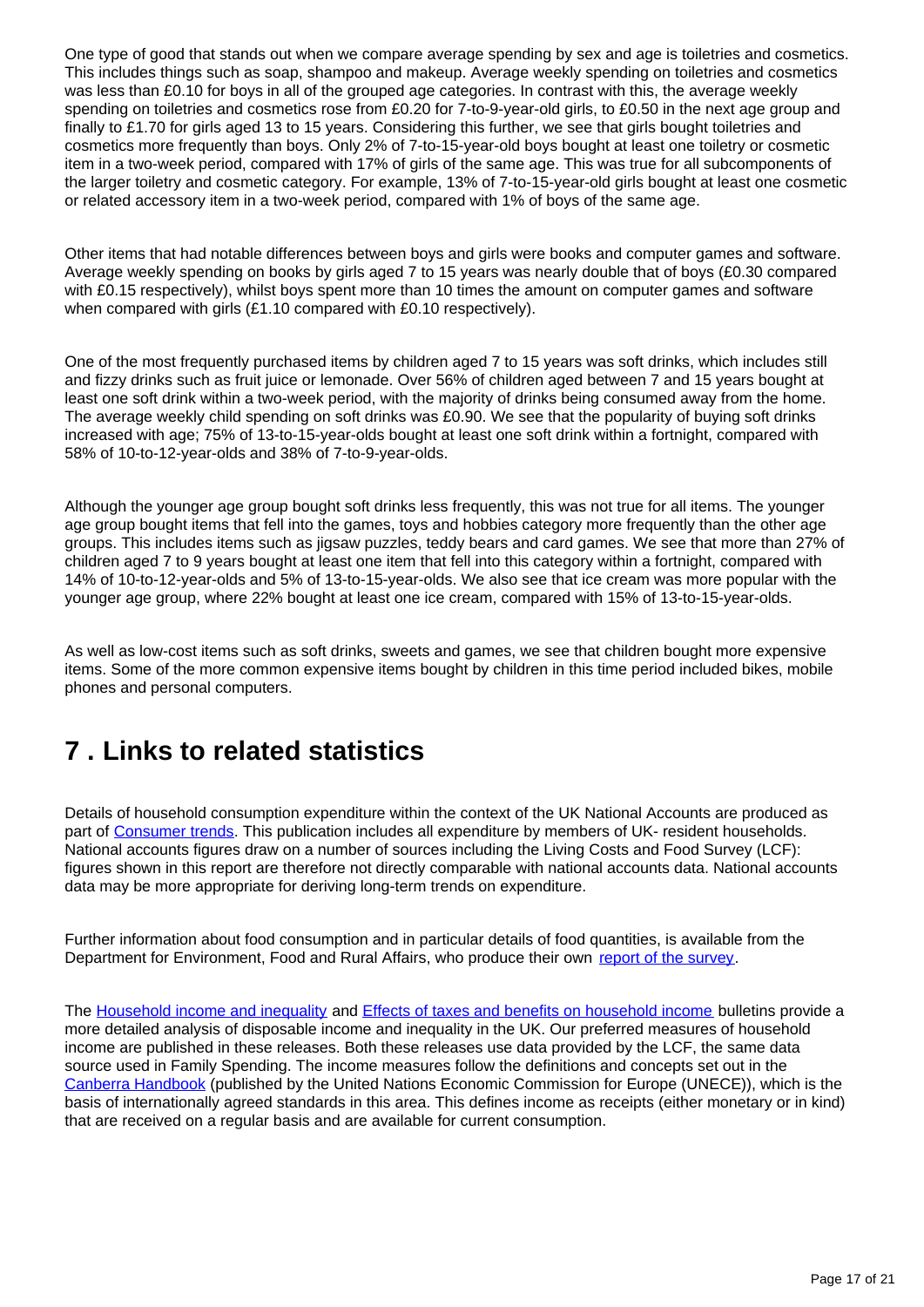# <span id="page-17-0"></span>**8 . What's changed in this release?**

The financial year ending March 2017 edition of Family Spending includes some changes to the range and content of available tables; this is to ensure robust estimates. [An index of tables](https://www.ons.gov.uk/file?uri=/peoplepopulationandcommunity/personalandhouseholdfinances/incomeandwealth/methodologies/livingcostsandfoodsurvey/indextotablesfye2017.xls) gives more information.

Slight changes have been made to the way we deflate our time series. Please see the Quality and methodology section for more information.

# <span id="page-17-1"></span>**9 . Quality and methodology**

The [Living Costs and Food Survey Technical Report](https://www.ons.gov.uk/peoplepopulationandcommunity/personalandhouseholdfinances/incomeandwealth/methodologies/livingcostsandfoodsurvey) and corresponding Quality and Methodology Information [report](https://www.ons.gov.uk/peoplepopulationandcommunity/personalandhouseholdfinances/incomeandwealth/qmis/livingcostsandfoodsurveyqmi), contains important information on:

- the strengths and limitations of the data and how it compares with related data
- uses and users of the data
- how the output was created
- the quality of the output including the accuracy of the data

The financial year ending (FYE) 2017 version of the technical report will be updated shortly.

### **Description of the survey**

All the findings in this bulletin are taken from data collected on the [Living Costs and Food Survey](https://www.ons.gov.uk/peoplepopulationandcommunity/personalandhouseholdfinances/incomeandwealth/methodologies/livingcostsandfoodsurvey) (LCF). The LCF is a UK household survey, designed to provide information on household expenditure patterns and food consumption.

The LCF is a voluntary sample survey of private households. Each individual in a selected household is asked to complete a household interview and then an expenditure diary for two weeks. The survey is continuous, interviews being spread evenly over the year to ensure that seasonal effects are covered.

Great care is taken to ensure complete confidentiality of information and to protect the identity of LCF households. Only anonymised data are supplied to users.

### **Sampling**

The LCF sample for Great Britain is a multi-stage stratified random sample with clustering. It is drawn from the small users file of the postcode address file (PAF) – the Post Office's list of addresses. After stratification by two census variables, 639 postal sectors are randomly selected and, from within these, households are sampled.

A total of 11,505 households were selected in FYE 2017 for the LCF in Great Britain.

The Northern Ireland sample is drawn as a random sample of addresses from the Land and Property Services Agency list.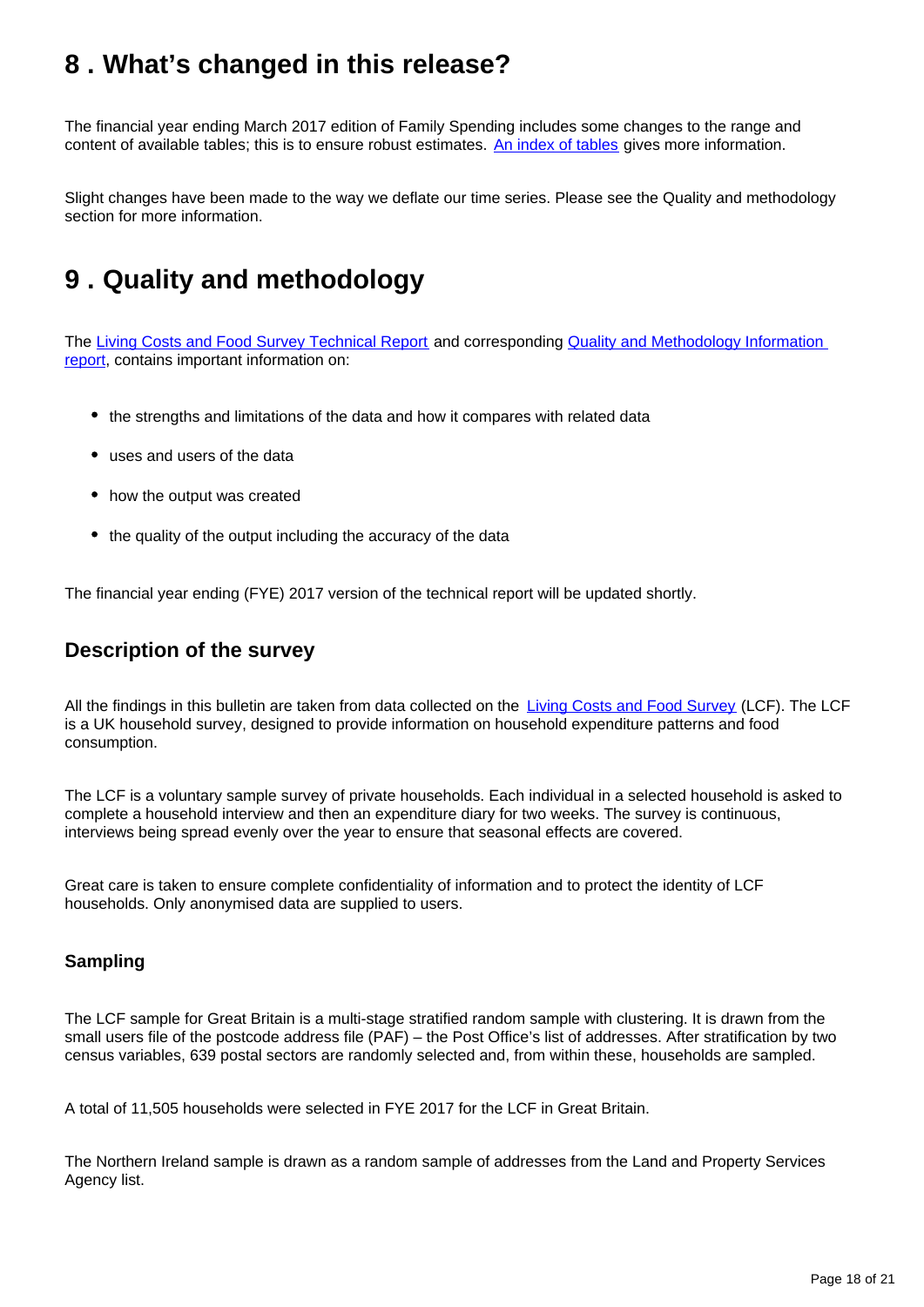### **Response: Great Britain**

The overall response rate for the LCF in FYE 2017 was 45% in Great Britain.

Because of the practicalities of running a voluntary survey, it is not possible to get full response from every selected household. Of the total 11,505 households in Great Britain selected for the LCF in FYE 2017, there were 4,641 households that co-operated fully in the survey, including 125 households that provided sufficient information to be included as valid responses.

### **Response: Northern Ireland**

The overall response rate for the LCF in FYE 2017 was 45% in Northern Ireland.

In FYE 2017, there were 1,000 sampled households, 889 of which were eligible, where 389 households gave full interviews.

### **Estimation**

The LCF employs weighting to reduce the effect of non-response bias and produce estimates of population totals and means. The weighting procedure is designed to compensate for non-response (sample-based weighting) and to adjust the sample to reflect known population totals (population-based weighting).

The [technical report](https://www.ons.gov.uk/peoplepopulationandcommunity/personalandhouseholdfinances/incomeandwealth/methodologies/livingcostsandfoodsurvey) goes into further detail showing the effects of the weighting by comparing unweighted and weighted data.

### **Standard errors and estimates of precision**

The LCF is a sample of households and not a census of the whole population. Therefore, the estimates presented in this report will differ, to some degree, from the true population values. For more information on all estimates of precision, please see the technical report.

Standard errors provide a numerical measure of the likely difference that will arise, solely due to random chance. Standard errors for detailed expenditure items are presented in relative terms in Table A1 (standard error as a percentage of the average to which it refers). Please note that when broken down further by sub-category, for example, household composition, the standard errors will increase; therefore, extra care should be taken when interpreting and comparing figures.

Confidence intervals can be used to estimate a range within which the true population value should lie. This report presents confidence intervals at the 95% level. This means that if we used the same sampling method to select different samples and computed an interval estimate for each sample, we would expect the true population parameter to fall within the interval estimates 95% of the time.

Statistical significance testing indicates the probability with which we are confident that the difference between the estimates under examination did not occur by chance. Significant testing is carried out at the 95% and 99% levels. Please see the Things you need to know about this release section for definitions of highly significant and significant results.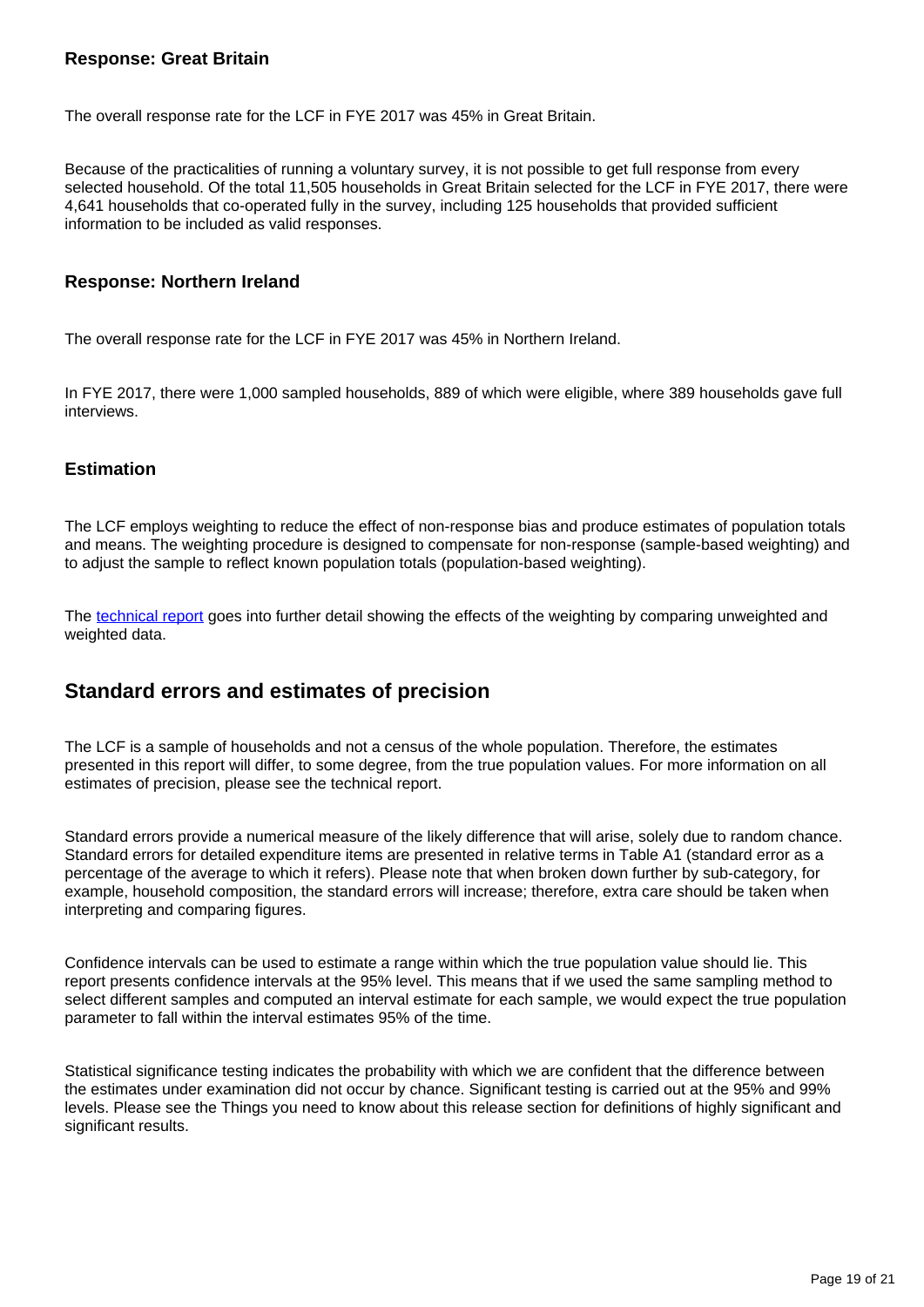### **Equivalisation methodology**

Income quintile and decile groups are based on a ranking of households by equivalised disposable income. Equivalisation is the process of accounting for the fact that households with many members are likely to need a higher income to achieve the same standard of living as households with fewer members. Equivalisation takes into account the number of people living in the household and their ages, acknowledging that while a household with two people in it will need more money to sustain the same living standards as one with a single person, the two-person household is unlikely to need double the income.

The **Family Spending Technical Report** provides further detail.

### **Spending by UK constituent country and English region**

This bulletin considers expenditure by UK constituent country and English region. We combine three years of data when presenting spending broken down by country and region. This is done to increase the sample size and therefore improve the robustness of results. The average for each year is summed and then the total is divided by three. The averages do not use deflated data.

### **Comparisons over time**

Throughout this bulletin, figures are compared over time. Where possible, expenditure figures have been deflated, that is, adjusted for inflation, to allow comparison of expenditure in real terms across survey years. In this bulletin, all figures have been deflated when comparing the main categories of the classification of individual consumption by purpose (COICOP) over time. Figures not adjusted for inflation are also available for the main COICOP categories in Table 4.3. More detailed categories have not been deflated; this is stated in the commentary. Figures are deflated using the Consumer Prices Index (CPI) and the indices are specific to each major COICOP category.

For housing goods and services items that are not covered by the CPI, the [owner occupier housing costs](https://www.ons.gov.uk/economy/inflationandpriceindices/articles/understandingthedifferentapproachesofmeasuringowneroccupiershousingcosts/julytoseptember2017) (payments method) indices are used. Please note that this is new for this release; in previous years categories not covered by CPI used the Retail Price Index. The LCF technical report contains greater detail on how our figures are deflated. Please note that other ONS statistics referenced in the commentary may use a different method for deflating time series figures, according to the concept being measured.

The LCF is reviewed every year and changes are made to keep it up-to-date. Therefore, year-on-year changes should be interpreted with caution.

Standard errors for categories with lower levels of spending tend to be higher, so trends for these categories need to be treated with a degree of caution.

### **60-year time series**

This bulletin looks at how spending has changed since 1957. For this section of the bulletin, the raw spending estimates from 1957 onwards were taken and converted to pounds sterling where applicable. These estimates were then deflated using the RPI All Item Index, based to FYE 2017 prices.

Please note that over the years, classifications of items and groups of items have changed. The grouping used in the 60-year section of this bulletin uses the original Family Expenditure Survey (FES) classifications to compare over time. In 1986, FES groupings changed to align with the categories recommended for the RPI where the 11 categories were extended to 14. The financial year ending 2002 Volume 5 user quide contains information on how the FES classifications map to the COICOP classifications, the classification used for the majority of this bulletin.